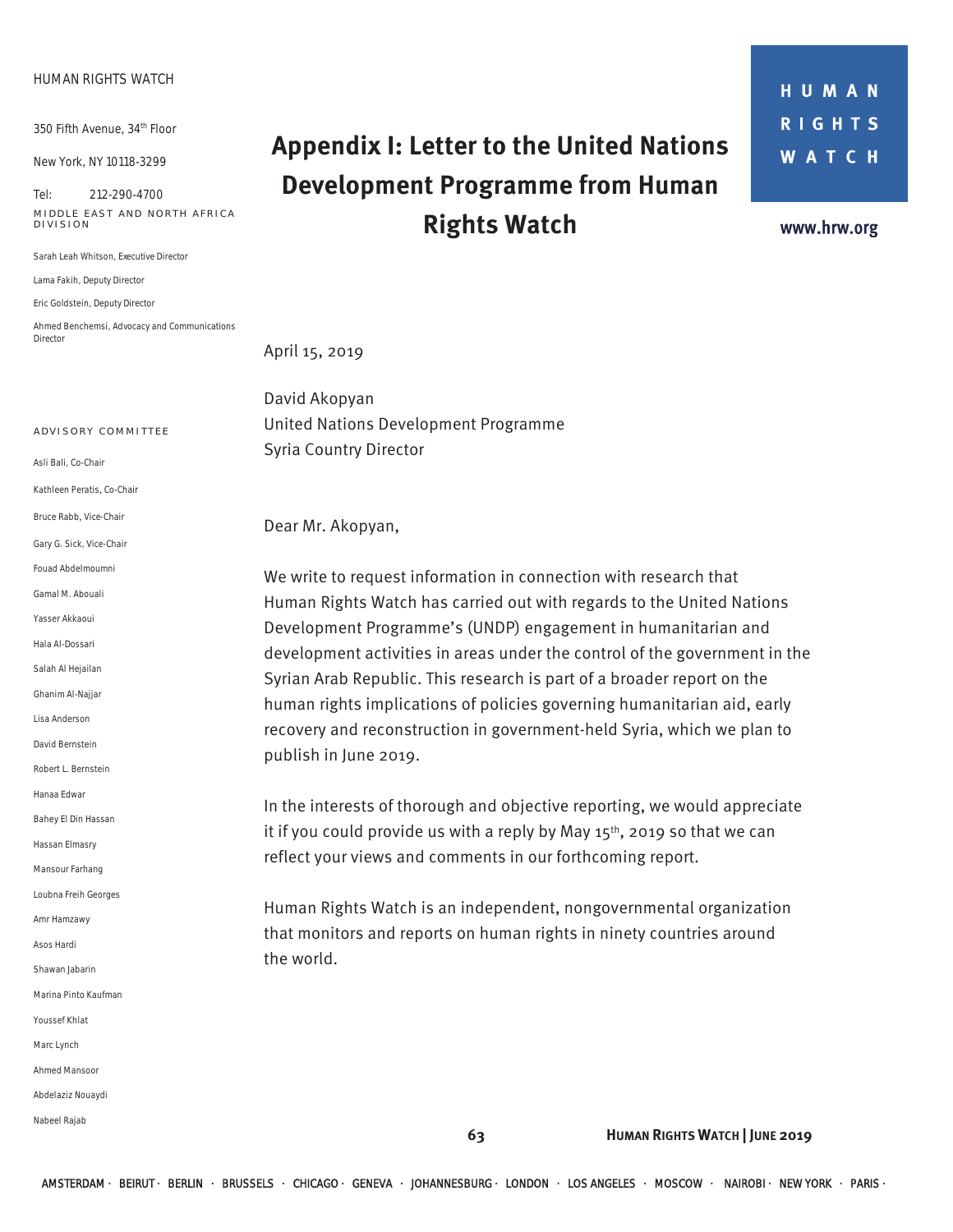Our research indicates that UNDP has issued tenders for the redevelopment of a community development center in Yabroud, where Human Rights Watch has documented the unlawful confiscation of commercial and residential buildings belonging to former residents affiliated with the opposition under Decree 63 of the Syrian Counterterrorism Law of 2012, in contravention of international human rights and humanitarian law.

Our research also indicates that UNDP has issued tenders for the development of a cadastral building in al-Qussayr. Al-Qussayr was home to around 30,000 people before the conflict, and was re-taken by the Syrian government in 2013. Since then, reportedly hundreds of displaced persons from al-Qussayr have attempted to return, but the government has blocked them from returning, effectively stripping them of their property rights. Residents whom Human Rights Watch spoke to said the government did not provide a clear reason why the area was off-limits.

In October 2017, in recognition of the difficult operating environment that Syria poses, the UN Department of Political Affairs and UNDP led in the development of parameters and principles that should apply for all UN actors operating in Syria. Among the principles, UN actors operating in Syria are required to work directly with communities and households regardless of zones of influence; carefully consider the human rights and protection implications, especially as to where and how assistance is provided; and must not assist parties who have allegedly committed war crimes or crimes against humanity. The principles state that UN assistance shall be determined consciously and explicitly without prejudice to the goals of accountability for serious human rights violations.

Based on those considerations, we would appreciate receiving your responses to the following questions:

- 1. Can you kindly confirm whether UNDP iis issuing tenders for a community development center in Yabroud and the cadastral building in al-Qussayr?
- 2. Did UNDP do any due diligence to ascertain whether human rights violations were committed with regards to the areas where it intends to implement projects? If so, can you please provide that assessment or provide details about it?
- 3. Does UNDP conduct due diligence to determine the legal status of land it develops projects on? If so, what steps are undertaken?
- 4. Does UNDP undertake due diligence to ascertain whether property it might use has been expropriated? If so, can you provide details of that analysis?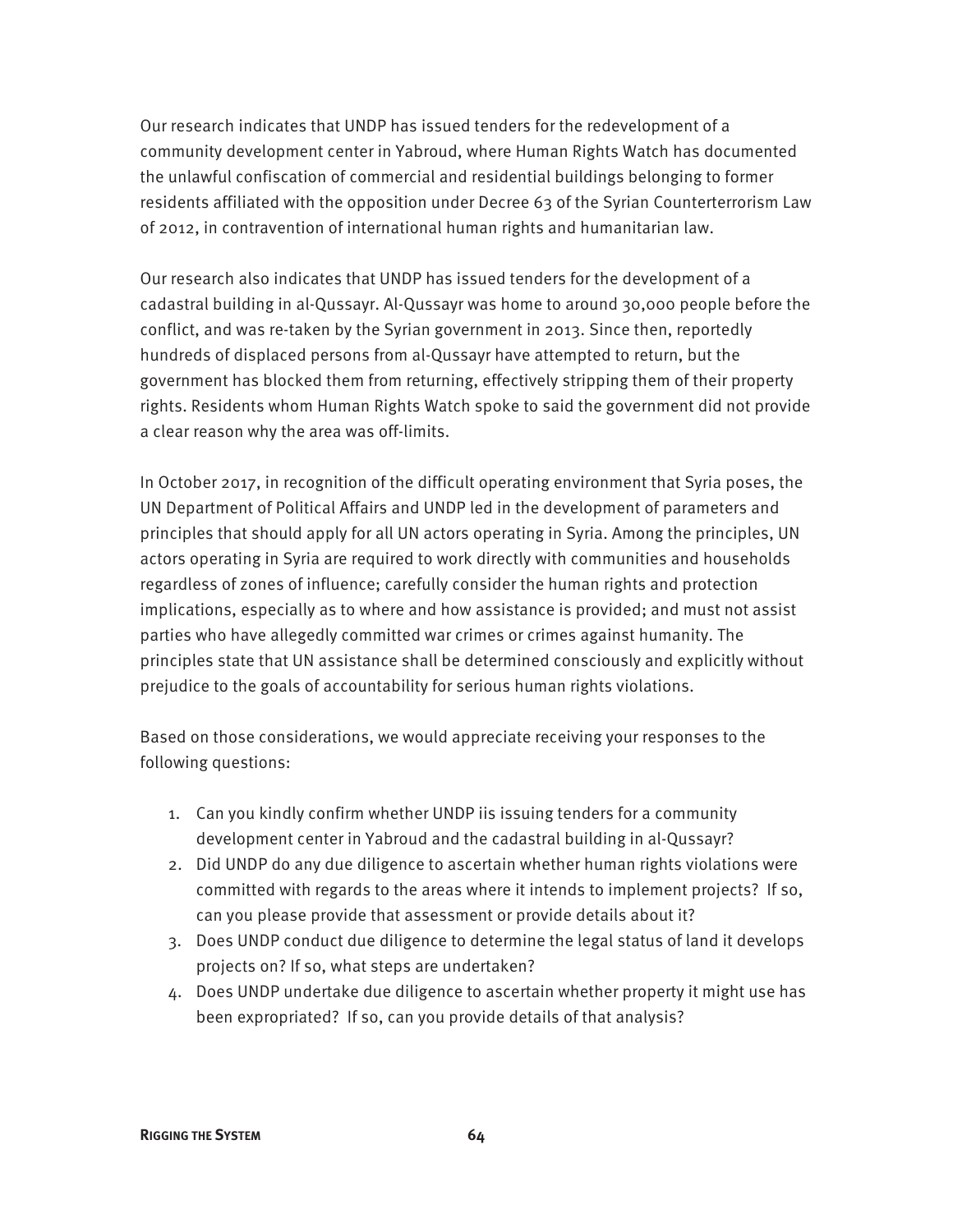- 5. In the case of expropriations, does UNDP establish contact with affected communities and dispossessed residents to ascertain whether they have been adequately compensated and provided with alternative housing?
- 6. What criteria does UNDP use to determine which projects to undertake in government-held Syria and where?
- 7. Does UNDP conduct in-person field assessments before implementing projects? Please provide relevant details.
- 8. Does UNDP have full and regular access to areas where it is or intends to implement projects? To the extent that access is restricted, how does UNDP assess local needs and monitoring whether intended beneficiaries are benefitting from the project?
- 9. Does UNDP conduct a conflict-sensitivity assessment before implementing projects? Please provide us with relevant details.
- 10. What are the challenges that UNDP faces in implementing projects in governmentheld Syria? Specifically, what does UNDP see as the main obstacles to implementing projects in government-held Syria in a manner that respects the rights of the beneficiary population?
- 11. Who are UNDP's main local partners in Syria? How does UNDP ensure that it does not partner with local actors or entities that are known to be or have been sanctioned for human rights violations and repression of civilian populations?

In addition to responses to the above, we would welcome receiving any additional information you are able to provide regarding ensuring compliance with humanitarian and human rights principles in your operations in Syria. We would also welcome an opportunity to discuss these issues with you or other UNDP representatives. If you would like to arrange such a discussion, please contact my colleague Sara Kayyali at

Thank you for your kind assistance in this matter.

Lama Fakih Deputy Director Middle East and North Africa Human Rights Watch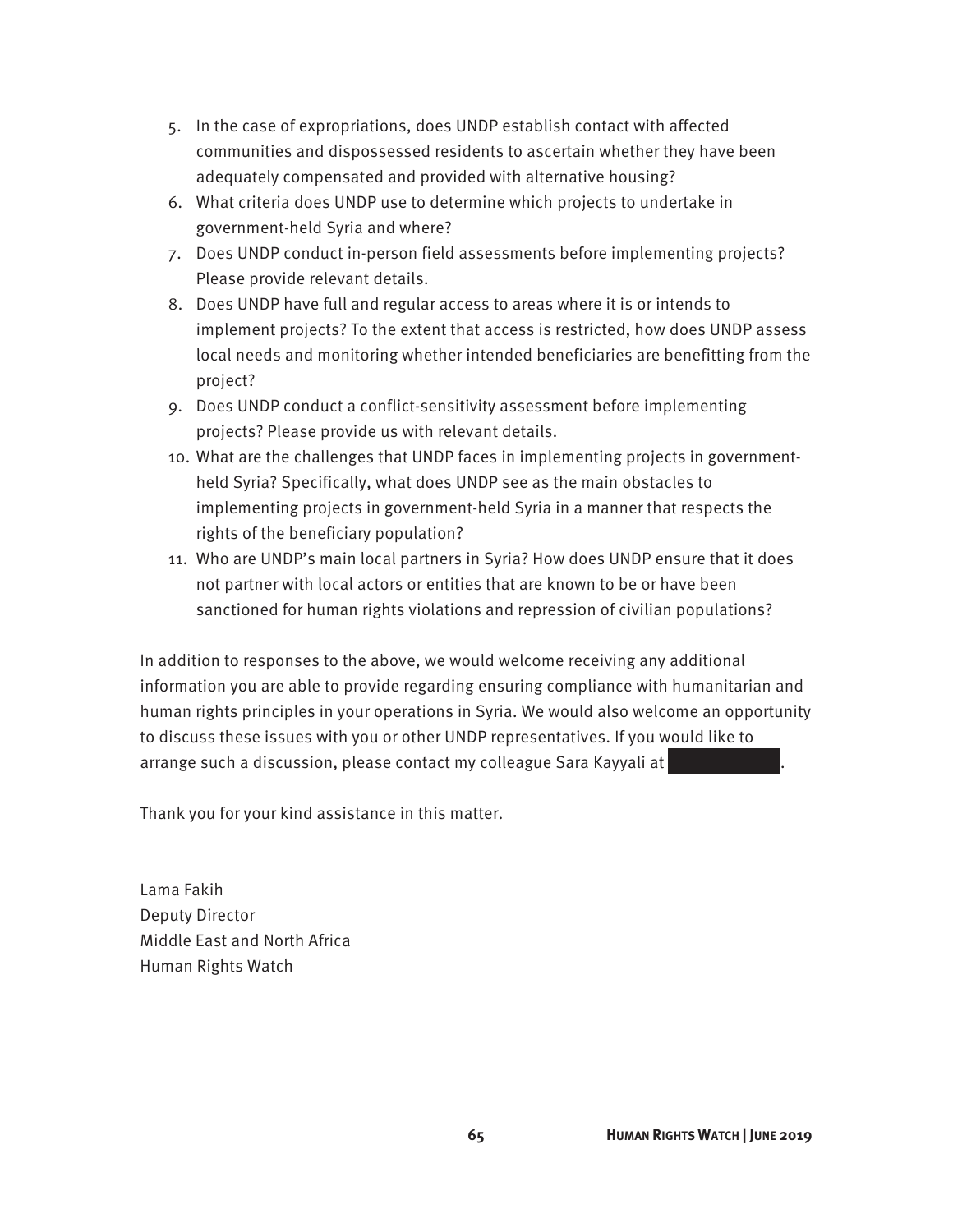### Appendix II: Letter to Human Rights Watch from the **United Nations Development Programme**

United Nations Development Programme

برنامج الأمم المتحدة الإنمائي



**Empowered lives.** Resilient nations.

Lama Fakih Deputy Director Middle East and North Africa Human Rights Watch

Subject: Letter to Mr. David Akopyan from Human Rights Watch - April 16, 2019

#### 17 May 2019

#### Dear Ms. Fakih,

It is a pleasure hearing from Human Right Watch and I wish to express our appreciation for your interest. We truly value the involvement of civil society organizations in ensuring that the humanitarian values are upheld in response to any crises in the world, and particularly in one of most severe in the  $21^{\text{st}}$  century the Syrian crisis. As you surely understand we are operating under extremely challenging circumstances - enormous needs for millions of people trapped under very unfortunate circumstances after 8 years of very destructive war. Humanitarian needs are many -life saving but also beyond - 11.6 mln in need, 2.1 mln pupils out of schools, millions without basic medical services, in many cities no functioning municipal infrastructure, no electricity, running water and people surviving in half collapsed buildings surrounded by debris and waste.

We view all of the above as an important part of our rights-based and evidence-based development agenda. Expectations are, for some time, that progress on political process will allow to unlock and advance more proactively with recovery of basic services and provide millions with functioning municipal and social infrastructure, and consequently enable them to get some basic level of quality of life. Political process however is moving slowly and it is heart breaking to witness so much of human suffering by innocent men, women and children in my close to 2 years in Syria. I have travelled extensively to most of the regions in Syria and had the opportunity to witness this all myself and while travelling discussed at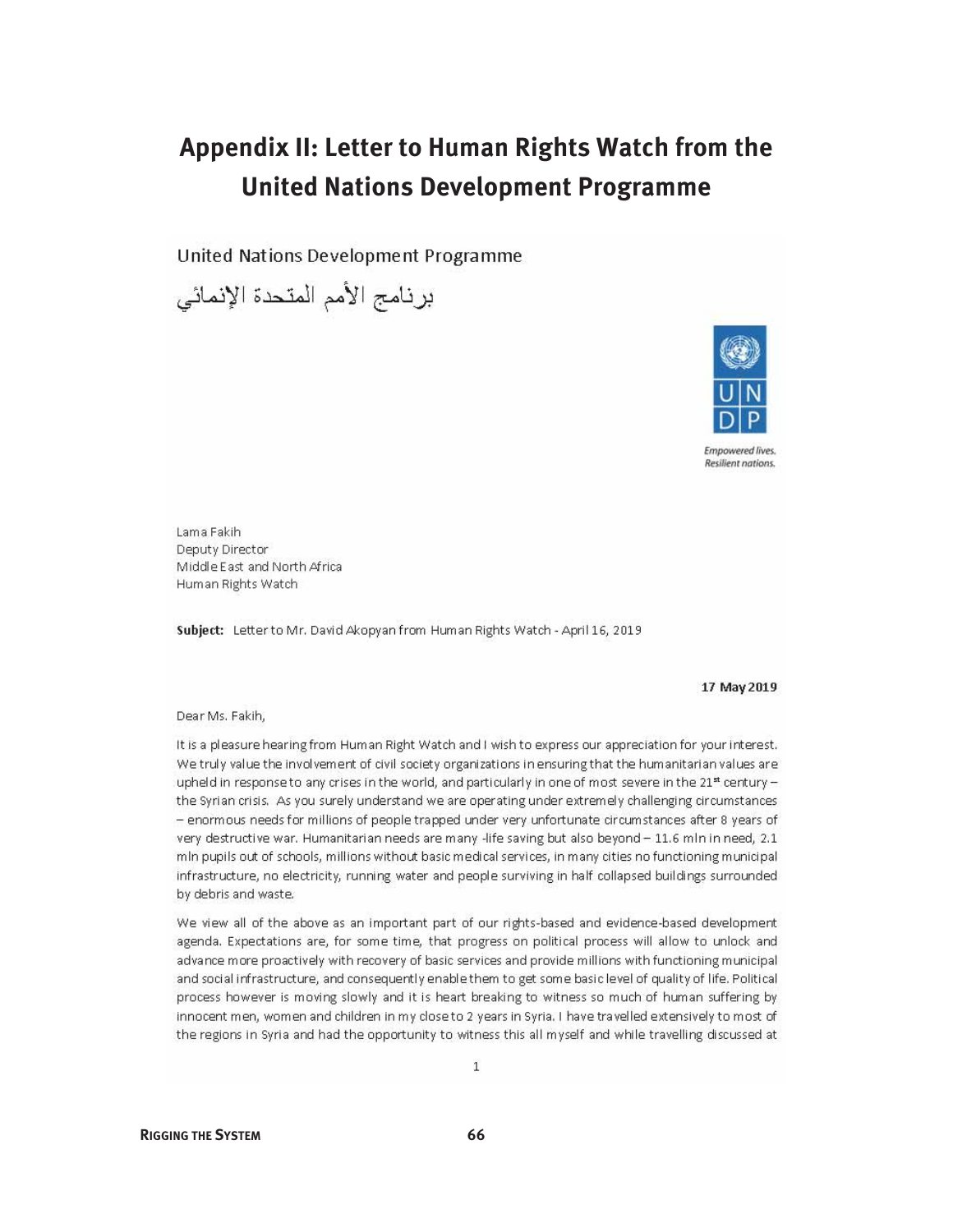length issues with local civil society and many frank conversations with ordinary people – patients at hospitals we help to become functional, parents of schoolchildren attending schools we rehabilitated, beneficiaries of infrastructure that became functional due to our interventions etc.

In every UNDP intervention, decision is based on the needs that derives from UN assessed needs severity scale. When prioritizing we make sure to have extensive consultation with community and we also do our best to encourage participation by the civil society actors in implementation of our activities. We also make sure that we have systems of control, monitoring and oversight and last year we started establishing an oversight unit that together with financial/programme management issues also ensures due diligence on human and property rights, documentation etc.

The above was to provide a context of imperfect working environment with many challenges we operate in, where we are expected to deliver to a sizeable number of people in need, depending on the services that come with our support.

Below are responses to your specific questions that will hopefully address your concerns.

Your letter starts with reference to two specific initiatives:

#### 1. Can you kindly confirm whether UNDP is issuing tenders for a community development enter in Yabroud and the cadastral building in al-Qussayr?

For the Cadastral facility in Al Qussayr, UNDP has a Service Legal Agreement (SLA) in place with UN Habitat, similar to the one we have with many other UN agencies, where UNDP acts as an administrative agent providing services to another UN Agency, that does not have formal accreditation in the country. The activity itself is fully managed by UN Habitat. UNDP at the request of the agency has issued tenders for the Cadastral Building in al-Qussayr. Any question on this initiative must be addressed to UN Habitat.

UNDP has done light rehabilitation of part of the Rural Development Center in Yabroud like the child care facility and vocational and skills training facility to support the livelihoods of the community members. The two facilities, however, are not yet functional. The Community Development Center has been there since 1987. Center belongs to Ministry for Social affairs and Labor; it is and always was a public property.

### 2. Did UNDP do any due diligence to ascertain whether human rights violations were committed with regards to the areas where it intends to implement projects? If so, can you please provide that assessment or provide details about it?

Human rights violations are unfortunately happening during protracted and extremely violent conflicts like the Syrian one that span across the entire Syrian territory. We are aware of the work of the various UN and non-UN bodies with the capacity to assess human right issues (OHCHR, HRW, Amnesty, etc.), we are mindful of the possibility of Human Rights violations and trying to take every possible measure to avoid contributing to these with our interventions. UNDP's overall approach is to work under a context sensitive and do-no-harm/do-good approach as an essential part of local level programming. As a result and as explained more extensively below we conduct conflict-sensitive context analysis before proceeding to undertake initiatives and identify our priorities within the annual UN Humanitarian Needs Overview, based on the severity of needs.

67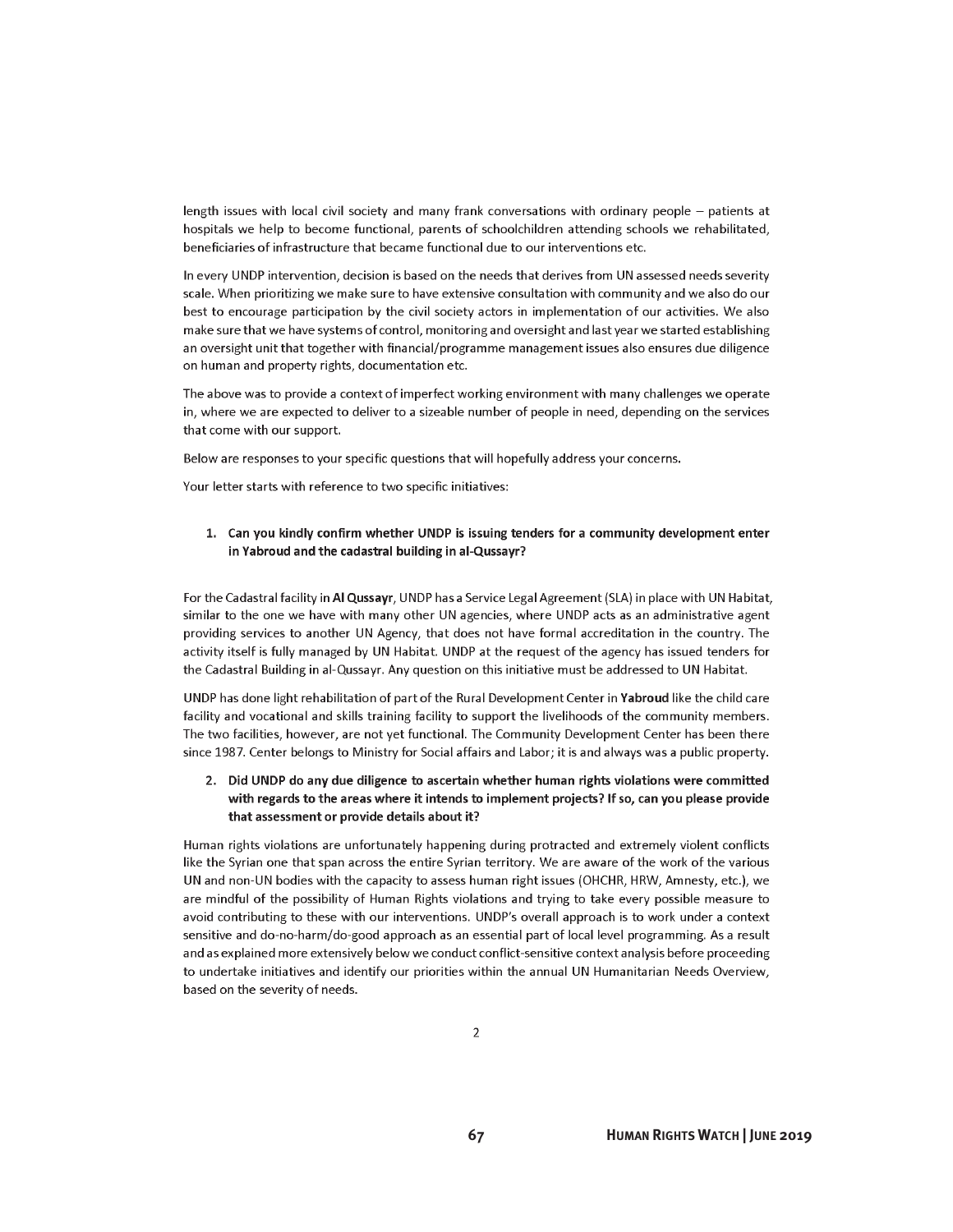#### Does UNDP conduct due diligence to determine the legal status of land it develops projects on? If so, what steps are undertaken?

UNDP undertakes a due diligence procedure through our field offices which involves checks and crosschecks with UN partners within the framework of the Humanitarian Response Plan, communities/returnee leaders, available records and local authorities. This procedure is widely accepted as a fair and standard "background check" given current conditions in the country, both by the UN, the donors and also National and International NGOs. It should be noted that all the UNDP projects for infrastructure and rehabilitation adhere squarely to restoration of services/property that existed prior to the crisis and thus preclude any expropriation of the land during the crisis.

UNDP also contributes actively to the UN Working Group on Housing, Land and Property (HLP), and we are one of implementors of EU funded HLP joint programme together with other UN/non-UN agencies.

- 3. Does UNDP undertake due diligence to ascertain whether property it might use has been expropriated? If so, can you provide details of that analysis?
- 4. In the case of expropriations, does UNDP establish contact with affected communities and dispossessed residents to ascertain whether they have been adequately compensated and provided with alternative housing?

UNDP only works on projects where it has been ascertained that individual property rights/titles have not changed since before the start of the conflict and ensures legal documents of property ownership are presented by individuals. For example, in Maaloula, UNDP delayed some rehabilitation activities which involved private property until the provision of written authorization by the owners. A similar approach was adopted for rehabilitation of shops in the Old Market in Homs. While removing debris in Aleppo, UNDP deliberately avoided private properties and concentrated on plots housing publicly owned infrastructure and prioritized the facilities most critically needed for restoration of access to crucial services, particularly in the eastern side of the city where massive returns of IDPs have happened (estimates are about 450,000 during 2018 alone). Because of the above-mentioned preventive mechanisms, UNDP has not come across a situation of expropriation in the projects it works on.

#### 5. What criteria does UNDP use to determine which projects to undertake in government-held Syria and where?

UNDP activities in Syria are guided by the Humanitarian Needs Overview (HNO), and the consequent Humanitarian Response Plan (HRP) as the basis for priority setting. All sections of the HRP include a mandatory Protection Risk Analysis (PRA) that lists down the risks similar to the ones identified in your letter along with the mitigation measures. The PRA is periodically updated to include additional risks identified during implementation. One of the criteria for selection of a project is based on the Severity Scale as well as security and access. The Severity Scale is based upon objectively assessed needs, the case load and alignment of the identified need with the HRP objectives. As per the UN Charter and as outlined in the Principles and Parameters for UN engagement in Syria, the response should not be subject to political or other considerations that can hamper the principles of Humanity, Neutrality and Impartiality, and should be applied uniformly across the country.

#### 6. Does UNDP conduct in-person field assessments before implementing projects? Please provide relevant details.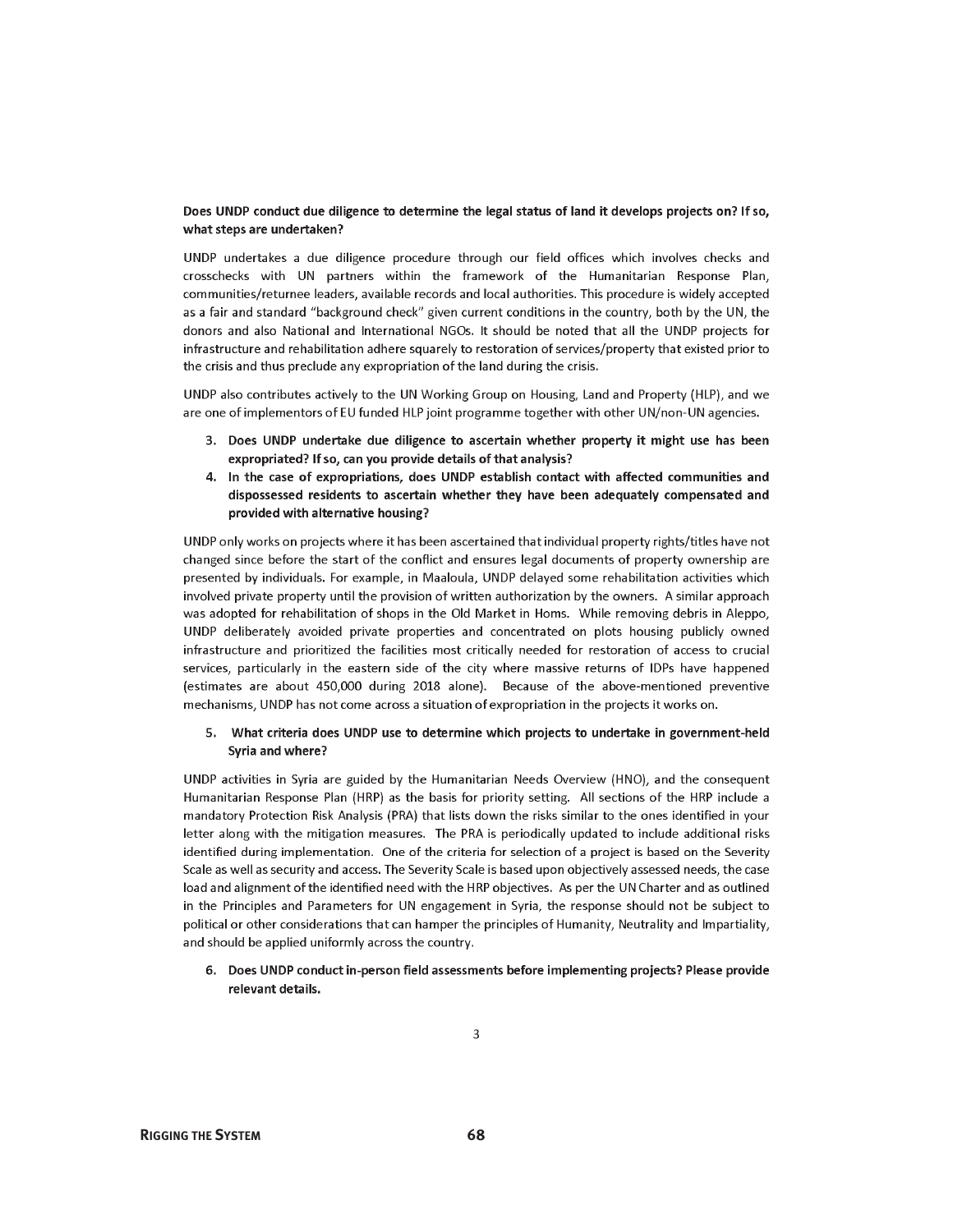Once an area is identified based on the above criteria, UNDP undertakes an analysis/assessment using both its field teams and the Damascus office teams. I personally undertake 1 to 2 field visits each month to project locations, and portfolio and project managers regularly visit project sites at the time of initiating activities and afterwards for monitoring and final acceptance of the work. We face certain challenges since every visit to the regions for UNDP staff from Damascus needs to be approved by MOFA, however the overall rate of approvals for visits in 2018 was about 70%. We have 10 field offices with a number of qualified national staff and they are able to regularly visit project sites and report back. In 2 critical locations (Aleppo and Qamishli) we have placed senior international colleagues to ensure better quality control and oversight. On top of this we have a retainer contract with a monitoring company that provides regular oversight visits and spot checks on progress with beneficiaries and community representatives. Particularly relevant in this process, is the participation of communities targeted in the initiative, in planning, implementing and monitoring the project through local committees.

- 7. Does UNDP have full and regular access to areas where it is or intends to implement projects?
- 8. To the extent that access is restricted, how does UNDP assess local needs and monitoring whether intended beneficiaries are benefitting from the project?

UNDP conducts direct field assessments through staff members (see above for more details) and partners, and tries to capture the perspective of wide range of stakeholder before it decides to intervene. UNDP has found the issue of access to locations becoming less of a challenge in the past 12 months, especially to places like Eastern Ghouta, the Southern regions etc. The first 6 months after GoS take over access was difficult, however, it has gradually been improving as military control has given way to a civilian administration. On a number of occasions, a note verbale sent a day prior to trip to MOFA has been approved the same/next day. Again, as highlighted above, very relevant to the regular and sustained access to areas where UNDP is implementing or intends to implement projects, is the extensive network of UNDP Field Offices across the country that also provide regular access for monitoring and evaluation

#### 9. Does UNDP conduct a conflict-sensitivity assessment before implementing projects? Please provide us with relevant details.

UNDP has been the first amongst UN Agencies operating in Syria, to start conducting conflict-sensitive local context analyses (LCAs) since 2016 and has now in-house capacity with dedicated international and national human resources. Conflict-sensitive context analyses are conducted locally at city, locality or governorate level with a specific focus on dividers and connectors amongst communities and on how to approach interventions in specific locations ensuring the highest possible standards, in the given conditions, for implementing foreseen activities within a do-no-harm/do-good policy.

LCAs are conducted by experts through desk reviews, key informant consultations and focus groups; the analyses are living documents, regularly updated in order to capture evolving dynamics on the ground.

The outcomes of the LCAs are used, among other aspects, to inform programming by UNDP inside Syria. Currently, more than 90% of UNDP activities inside Syria, happen in locations where LCAs have been conducted. UNDP is engaged in sharing capacity on LCAs as well as the outcomes of the conducted LCAs with other humanitarian partners and donors, besides other UN agencies active in Syria.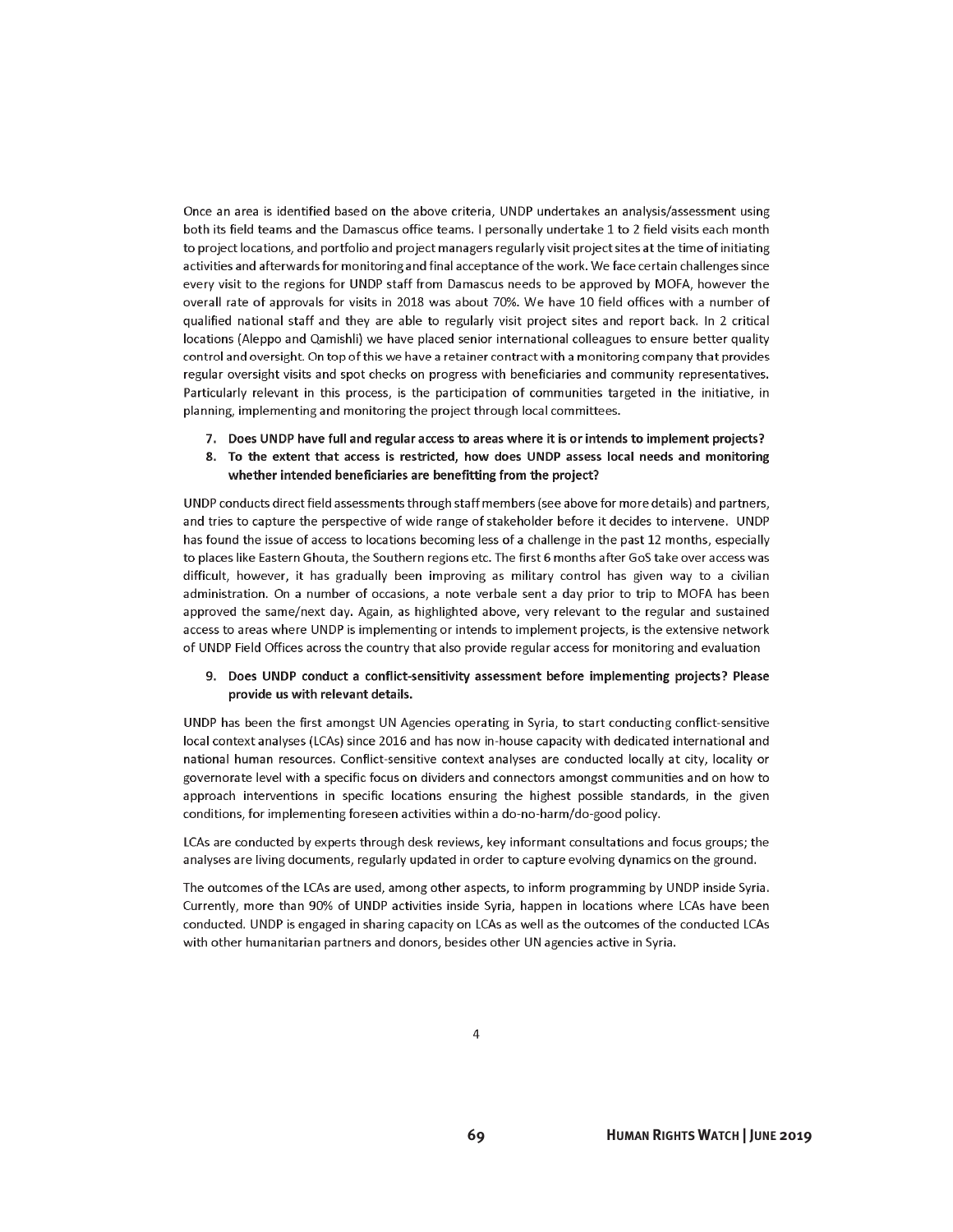### 10. What are the challenges that UNDP faces in implementing projects in government-held Syria? Specifically, what does UNDP see as the main obstacles to implementing projects in government-held Syria in a manner that respects the rights of the beneficiary population?

As a general point on our presence and geographic coverage, we are not limited in our programme delivery only to government-held part of Syria. UNDP expanded significantly in areas under the Kurdish Self Administration (approximately half of Ragga and Deir Ez Zor and 95% of Hassakeh region). In north east it is important to note that a patchwork of authority exists and there is an agreement for country wide implementation of activities, and also informal agreement between authorities in Damascus and SDF for delivery of basic services - schools, hospitals, electricity and water supply etc. Additionally UNDP also maintains a presence in the UN Hub in Gaziantep and also in Amman under the "Whole of Syria" architecture to work with Syrian civil society in North West and other areas outside government control. UNDP leads the Early Recovery coordination and reporting through the "Whole of Syria" framework, as well as also delivers a small scale programme for areas of Greater Idlib out of GoS control. Programmatic delivery in each part has its own peculiar challenges.

11. In the government held parts, despite a relative ease in getting the approvals for field work, access remains a challenge in some cases. There is a complex bureaucratic process of decision making, and in addition to consultations with communities and local administration we need to consult respective line ministries, and the offices of governors. Also Government has tedious approval process for NGOs registration and for project implementation: this often hinders the progress on projects where local NGOs are the implementing partnersWho are UNDP's main local partners in Syria? How does UNDP ensure that it does not partner with local actors or entities that are known to be or have been sanctioned for human rights violations and repression of civilian populations?

UNDP activities are executed through either direct implementation or through partnership with NGOs and FBOs. Some of them operate in one region, while others have broader national reach.

We have a specialised department helping to develop the capacity of those NGOs in project implementation and with some we have some lasting relations for few years. None of the partners are known to have been sanctioned for Human Rights violations. It will be pertinent to mention that some of UNDP donors, particularly the EU member states, also check the implementing partners against EU and US unilateral sanctions on Syria and had never found any partner being included in the list of sanctioned entities.

Though unrelated to the UNDP programmatic activities, it would be interesting to demonstrate the tough dilemmas that we sometimes are faced with, through the following example. All the UN international staff in Damascus live at the Four Seasons Hotel due to safety, security and surveillance considerations. Despite repeated requests and improved security conditions, the government has not yet allowed the international staff to rent private apartments. It so happens that the majority shareholder of the hotel is on the EU sanctions list, though the hotel itself, as a business entity, is not on the sanctions list. UNDP rents 16 rooms at the hotel and despite our desire to do otherwise, have no choice but to deal indirectly with an EU-sanctioned individual. Several EU and European diplomats who visit Syria have also to stay at the Four Seasons.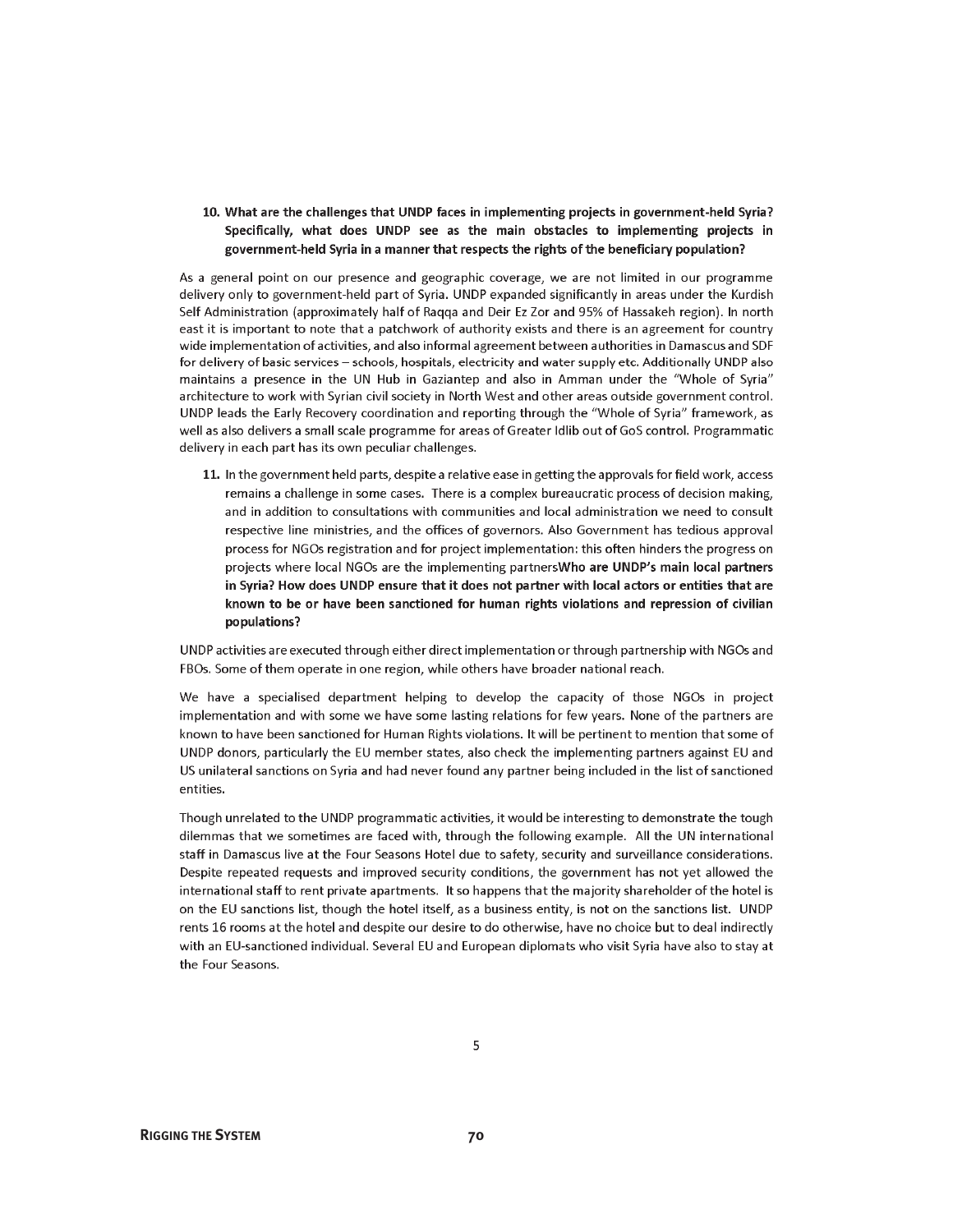I hope that the above responses will be found useful by HRW and we remain available for any subsequent dialogue in the spirit of transparency and constructive engagement. I want to assure you that we are mindful of the imperfect conditions and challenges that we operate under and are open to constructive engagement and continued dialogue. We will be delighted to listen more on your perspective and how we can balance the complexity of tasks, the enormity of needs and of the location-specific challenges to provide humanitarian assistance/resilience support throughout the country.

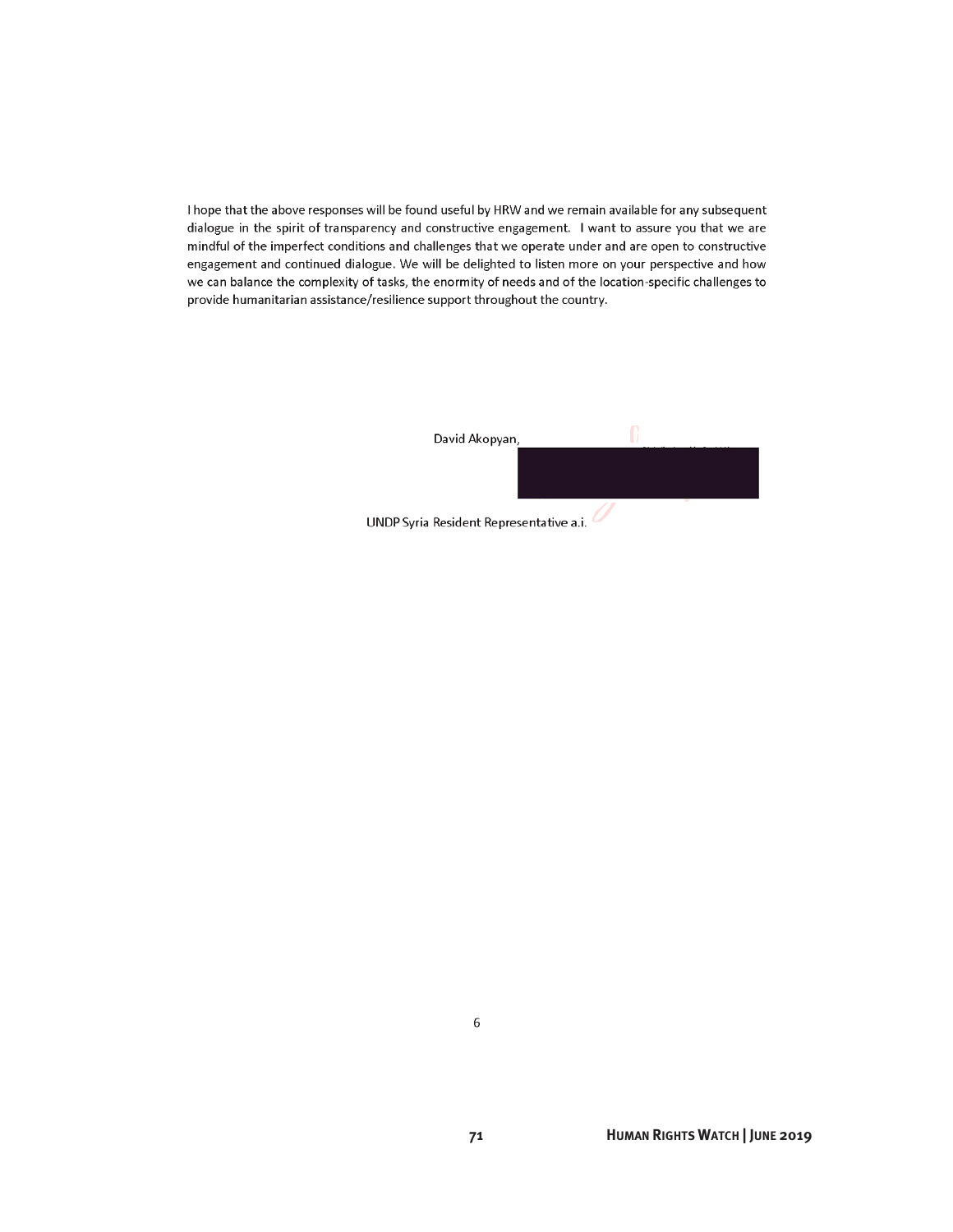#### **HUMAN RIGHTS WATCH**

350 Fifth Avenue, 34th Floor

New York, NY 10118-3299

Tel: 212-290-4700 **MIDDLE EAST AND NORTH AFRICA DIVISION** 

Sarah Leah Whitson, *Executive Director* 

Lama Fakih, *Deputy Director* 

Eric Goldstein, *Deputy Director* 

Ahmed Benchemsi, *Advocacy and Communications Director* 

### **A DVISORY COMMITTEE**

Asli Bali, *Co-Chair*

Kathleen Peratis, *Co-Chair* 

Bruce Rabb, *Vice-Chair* 

Gary G. Sick, *Vice-Chair*

Fouad Abdelmoumni

Gamal M. Abouali

Yasser Akkaoui

Hala Al-Dossari

Salah Al Hejailan

Ghanim Al-Najjar

Lisa Anderson

David Bernstein

Robert L. Bernstein

Hanaa Edwar

Bahey El Din Hassan

Hassan Elmasry

Mansour Farhang

Loubna Freih Georges

Amr Hamzawy

Asos Hardi

Shawan Jabarin

Marina Pinto Kaufman

Youssef Khlat

Marc Lynch

Ahmed Mansoor

Abdelaziz Nouaydi

Nabeel Rajab

**RIGGING THE SYSTEM 72** 

## **Appendix III: Letter to the United Nations High Commissioner for Refugees from Human Rights Watch**

**HUMAN RIGHTS WATCH** 

www.hrw.org

April 15, 2019

Sajjad Malik The United Nations High Commissioner for Refugees Syria Representative

Dear Mr. Malik,

We write to request information in connection with research that Human Rights Watch has carried out with regards to the office of the United Nations High Commissioner for Refugees (UNHCR)'s engagement in humanitarian and development activities in areas under the control of the government in the Syrian Arab Republic. This research is part of a broader report on the human rights implications of policies governing humanitarian aid, early recovery, and reconstruction in government-held Syria, which we plan to publish in June 2019.

I am writing to seek your response to several questions, set out below. In the interests of thorough and objective reporting, we would appreciate it if you could provide us with a reply by May  $15<sup>th</sup>$ , 2019 so that we can reflect your views and comments in our forthcoming report.

Human Rights Watch is an independent, nongovernmental organization that monitors and reports on human rights in ninety countries around the world.

Our research indicates that UNHCR is currently partnering with the Ministry of Interior, the Syrian Arab Red Crescent (SARC) and Syria Trust to raise public awareness about civil documentation and registration.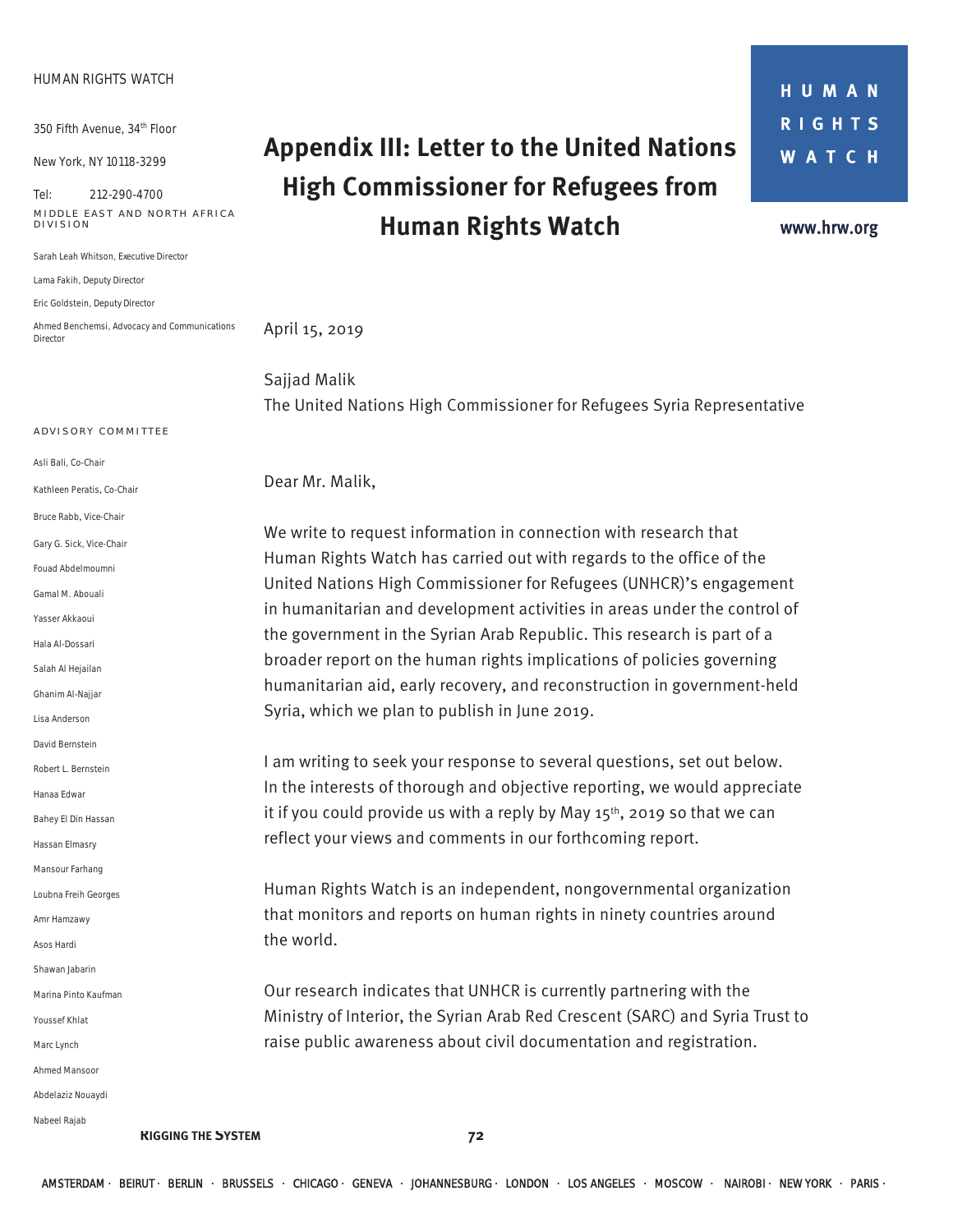We regard UNHCR's 2018 objective to provide support to civil registration in governmentheld Syria to "support national counterparts in addressing issues pertaining to civil registration/documentation, as well as Housing, Land, and Property (HLP) rights" as positive in that it recognizes the serious obstacles facing Syrians who have lost their civil documentation.

However, the Ministry of Interior has been implicated in abuses against the Syrian population. It was directly involved in the repression of the civilian population in 2011- 2012 and has been sanctioned by the European Union on that basis. The Ministry of Interior, through its intelligence branches, has also blocked internally displaced people from returning to their areas of origin, and refused to provide refugees seeking return with security clearance to return and confiscated their civil documentation and other identification documents.

Our research also indicates that UNHCR faced significant difficulties in early 2019, when Syrian authorities refused to allow UNHCR to distribute tents in al-Hol camp for internally displaced people because they disagreed in negotiations over the role SARC would play.

In October 2017, in recognition of the difficult operating environment that Syria poses, the UN Department of Political Affairs and the United Nations Development Programme led in the development of parameters and principles that should apply for all UN actors operating in Syria. Among the principles, UN actors operating in Syria are required to work directly with communities and households regardless of zones of influence; carefully consider the human rights and protection implications, especially as to where and how assistance is provided; and must not assist parties who have allegedly committed war crimes or crimes against humanity. The principles state that UN assistance shall be determined consciously and explicitly without prejudice to the goals of accountability for serious human rights violations.

Based on those considerations, we would appreciate receiving your responses to the following questions:

Can you kindly confirm whether the incident with regards to the delay in distribution of tents in al-Hol occurred? Please confirm the cause of the delay. Can you kindly confirm that UNHCR is partnering with the Ministry of Interior to provide guidance and support with regards to civil documentation and housing, land and property rights? Is the partnership based on an MOU? Can you provide a copy of any MOU and further details with regards to the nature of the partnership?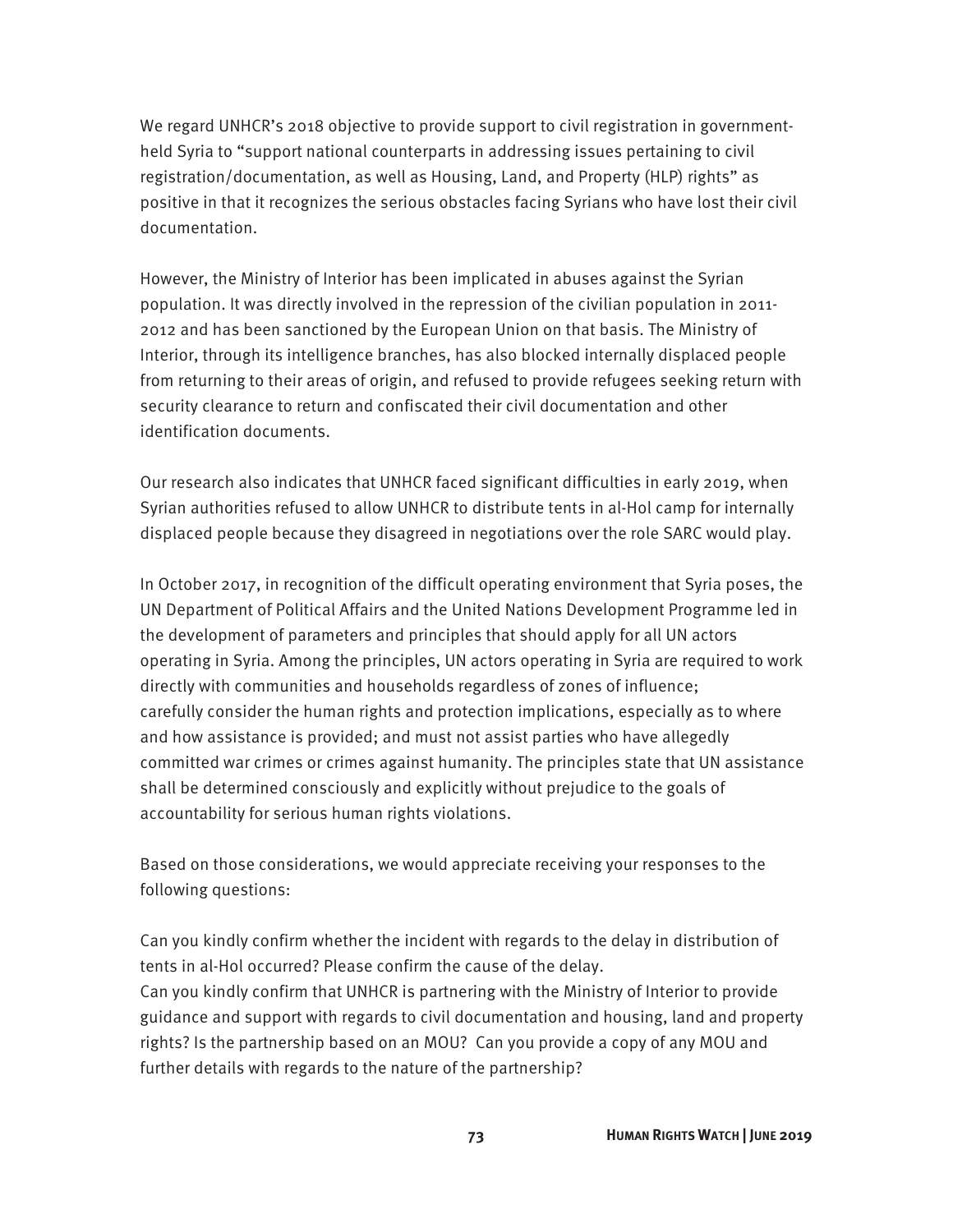How does UNHCR ensure that the technical and financial assistance it supports does not contribute to sectors or government agencies and or actors that have been sanctioned for or are known to be involved in human rights violations? Please provide relevant details.

Were human rights abuses proliferate? Please provide relevant details.

What criteria does UNHCR use to determine which projects to undertake in governmentheld Syria?

Does UNHCR establish contact with affected communities to ascertain whether they have been dispossessed of their civil documentation, or unlawfully prevented from accessing their property or areas of origin?

Does UNHCR conduct in-person field assessments and conflict-sensitivity assessments before implementing projects? Please provide relevant details.

Does UNHCR have full and regular access to areas where it does or intends to implement projects? Does it have full access to communities of internally displaced Syrians or returning refugees? To the extent that access is restricted, how does UNHCR assess local needs and monitoring whether intended beneficiaries are benefitting from the project?

What are the challenges that UNHCR faces in implementing projects in government-held Syria? What difficulties does it face in operating with local partners?

What type of protection programming does UNHCR undertake in government-held Syria?

In addition to responses to the above, we would welcome receiving any additional information you are able to provide regarding ensuring compliance with humanitarian and human rights principles in your operations in Syria. We would also welcome an opportunity to discuss these issues with you or other UNHCR representatives. If you would like to arrange such a discussion, please contact my colleague Sara Kayyali at

Thank you for your kind assistance in this matter.

Lama Fakih Deputy Director Middle East and North Africa Human Rights Watch

**RIGGING THE SYSTEM 74**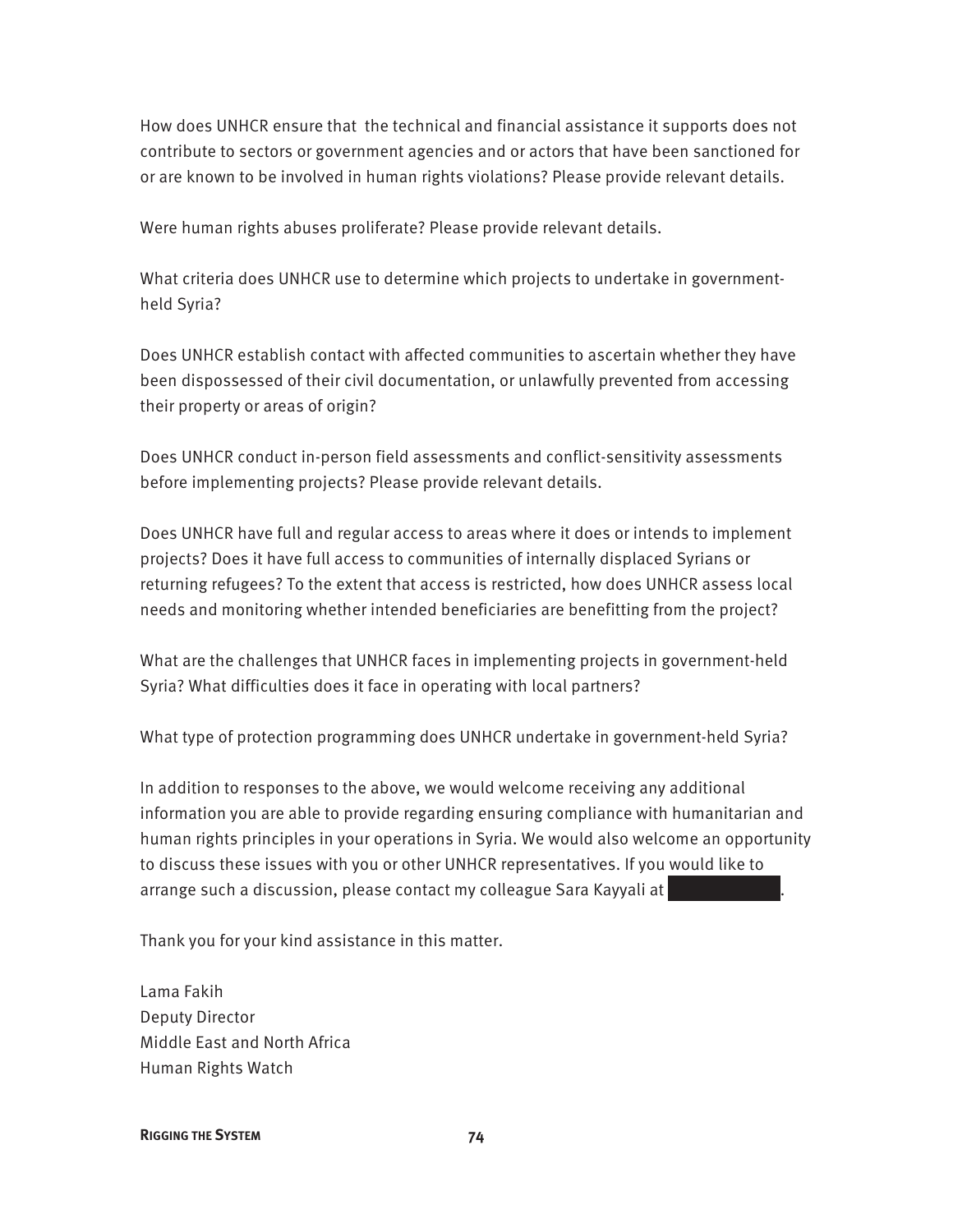## **Appendix IV: Letter to Human Rights Watch from the Office of the United Nations High Commissioner** for Refugees

#### UNHCR response to Human Rights Watch letter (to: Sajjad Malik; date: 15 April 2019) requesting information regarding engagement in humanitarian activities in Syria

UNHCR as part of the international humanitarian response and in coordination and partnership with all the UN and international humanitarian agencies working in Syria, continues to provide humanitarian assistance and protection services to the most vulnerable IDPs, host communities, returnees and other crisis-affected populations in all areas of Syria where humanitarian access exists. With respect to IDPs, UNHCR in Syria operates within the framework of the Syria Humanitarian Response Plan (HRP), which was developed and is implemented under the leadership of the UN Resident/Humanitarian Coordinator. The HRP sets out the framework within which the humanitarian community will respond to large-scale humanitarian and protection needs in Syria on the basis of the prioritization undertaken within and across sectors.

There are currently around 11.7 million persons in need of humanitarian assistance inside Syria, including some 6.2 million IDPs, 1.4 million IDP returnees and over 45,000 refugees (over half of whom are residing in camps). An estimated 5 million people are in acute need due to vulnerabilities resulting from displacement, exposure to hostilities and limited access to basic goods and services. The UN estimates there are around 1.16 million persons in hard-to-reach locations.

UNHCR currently has partnership agreements with 33 partners and employs some 520 staff operating from seven offices in Syria (in Damascus, Aleppo, Homs, Qamishli, Tartous and As-Sweida). A significant part of UNHCR's protection and assistance efforts are channeled through 224 Community Centres, Mobile Units and Satellite Centres in 12 Governorates and through 2,849 Syrian community outreach volunteers.

#### 1. Can you kindly confirm whether the incident with regards to the delay in distribution of tents in al-Hol occurred? Please confirm the cause of the delay.

We did not encounter the incident described in your question. The number of people who arrived in Al Hol reached over 50,000 persons just in matter of days, and. As they arrived, without hinderance by any parties, UNHCR released the tents available and mobilized its logistics to move tents available in other location in Syria to Al Hol.

2. Can you kindly confirm that UNHCR is partnering with the Ministry of Interior to provide guidance and support with regards to civil documentation and housing, land and property rights? Is the partnership based on an MOU? Can you provide a copy of any MOU and further details with regards to the nature of the partnership?

UNHCR does not have a formal partnership with the Ministry of Interior and there is no MOU between UNHCR and MOI.

Ultimately, States have the primary responsibility to protect and assist persons within their territories affected by disasters, armed conflicts or violence. Humanitarian action is thereby meant to complement and support States in fulfilling such responsibilities. It should neither undermine nor supplement state responsibility.

The inter-related areas of civil documentation and housing, land and property rights (HLP) are two issues that are often cited by Syrian refugees, IDPs and other affected populations as key areas of concern. This has come out clearly in several assessments and surveys, including the Humanitarian Needs Overviews as well as in refugee returns and intentions surveys and focus group discussions.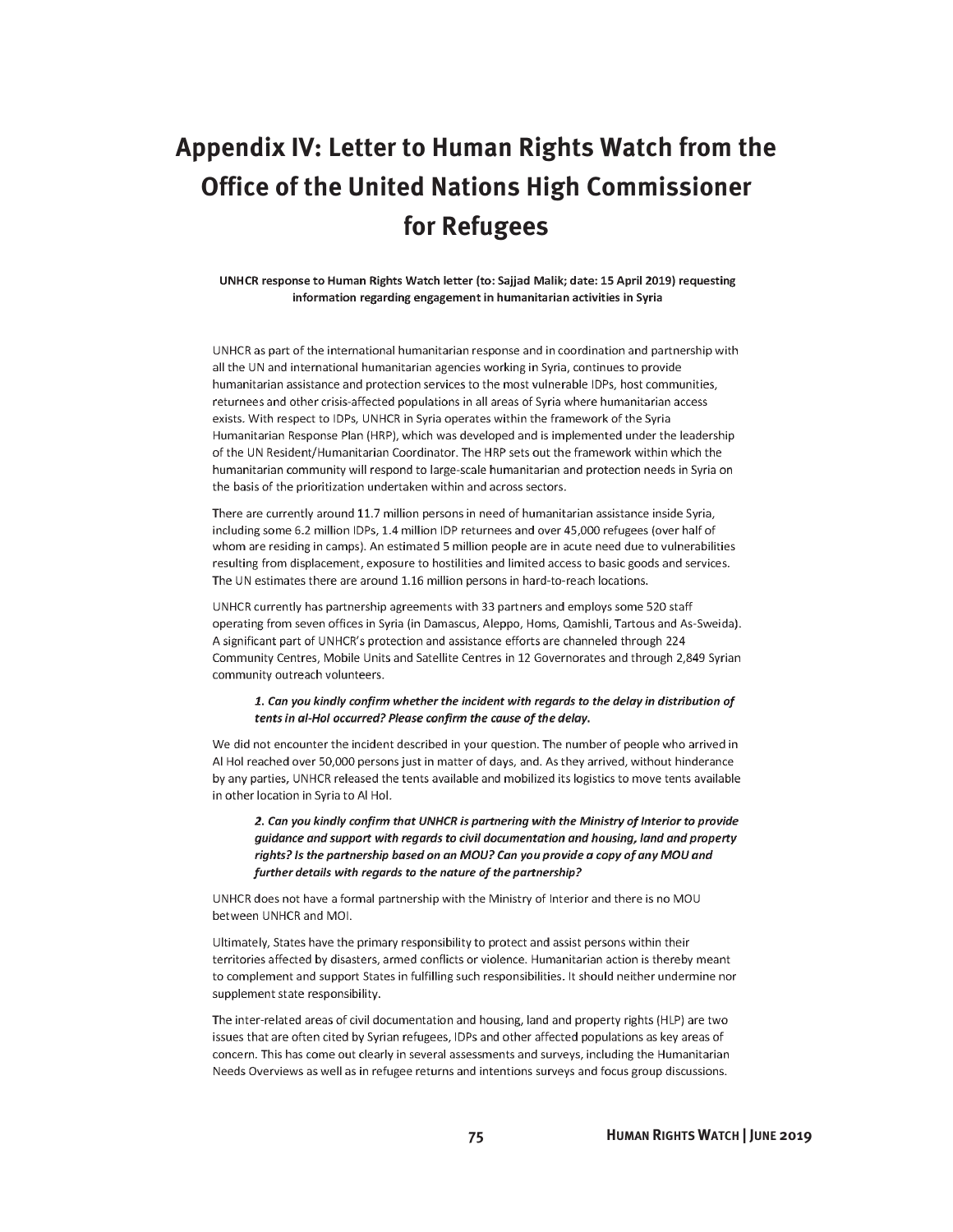Consequently, UNHCR advocates on their behalf and engages extensively with the concerned ministries, including MOI, on these (and other) issues.

#### 3. How does UNHCR ensure that the technical and financial assistance it supports does not contribute to sectors or government agencies and or actors that have been sanctioned for or are known to be involved in human rights violations? Please provide relevant details.

UNHCR's mandate is non-political, humanitarian and social. In all its humanitarian actions, UNHCR is guided by the humanitarian principles of humanity, impartiality, neutrality and independence. These principles, derived from international humanitarian law, have been taken up by the United Nations in General Assembly Resolutions 46/182 and 58/114. It may also be worth noting that the work of UNHCR is also guided by the 2011 UN Human Rights Due Diligence Policy, as applicable.

UNHCR furthermore adheres to other principles, which are internationally recognized and complement so-called principled humanitarianism. The principle of "do no harm." for example. obliges UNHCR to prevent and mitigate any negative impact of its actions on affected populations. Equally important is UNHCR's commitment to a rights-based and community-based approach, which includes efforts to engage and empower persons of concern in decisions that affect their lives.

#### 4. Were human rights abuses proliferate? Please provide relevant details.

While UNHCR does not have a mandate for human rights monitoring, the Office carries out protection-related operational interventions as part of the overall humanitarian response outlined in HRP.

#### 5. What criteria does UNHCR use to determine which projects to undertake in governmentheld Syria?

As noted, UNHCR adheres inter alia to humanitarian principles of impartiality and neutrality. Consequently, determination of which projects are to be undertaken where are determined based on needs alone. However, other considerations may render parity between different geographical areas challenging, such as security concerns and humanitarian access.

#### 6. Does UNHCR establish contact with affected communities to ascertain whether they have been dispossessed of their civil documentation, or unlawfully prevented from accessing their property or areas of origin?

In neighboring countries where UNHCR is responsible for registration of Syrian refugees, UNHCR records information related to available civil documentation in each household. UNHCR also conducts surveys and assessments regarding the prevalence of civil documentation and HLP documentation - and the status of refugees' property inside Syria - as well as assisting to mitigate obstacles to obtaining such documentation.

Information extrapolated from above sources inform UNHCR advocacy and programming around civil documentation and HLP, inside as well as outside Syria.

Inside Syria, UNHCR and partners are primarily outreaching to affected communities - including on civil documentation and HLP matters - through 224 Community Centres, Mobile Units and Satellite Centres in 12 Governorates and through 2,849 Outreach Volunteers.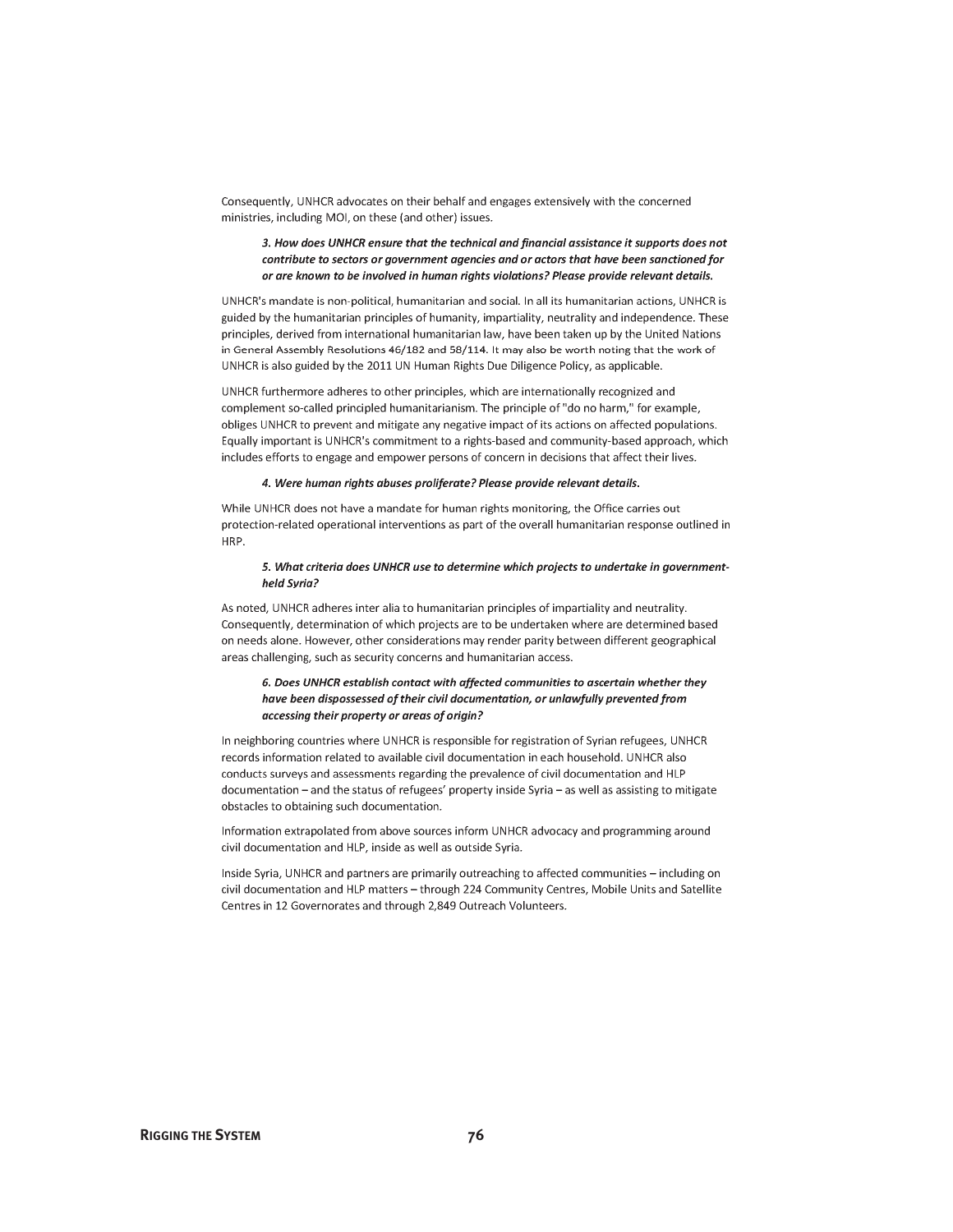#### 7. Does UNHCR conduct in-person field assessments and conflict-sensitivity assessments before implementing projects? Please provide relevant details.

UNHCR and its partners undertake first-hand assessment at field level before initiating any projects. Such assessments are also undertaken within the context of inter-agency response. UNHCR and its partners including UN agencies and international organisations have established feedback mechanism which also provides good information on the needs and gaps in humanitarian including protection interventions.

8. Does UNHCR have full and regular access to areas where it does or intends to implement projects? Does it have full access to communities of internally displaced Syrians or returning refugees? To the extent that access is restricted, how does UNHCR assess local needs and monitoring whether intended beneficiaries are benefitting from the project?

As stressed by the UN Secretary-General on numerous occasions, sustained humanitarian access remains critical, with 11.7 million people in need of protection and assistance. As noted in his most recent bi-monthly report on the humanitarian situation in Syria, the Secretary-General held that:

"The provision of humanitarian assistance requires timely, safe, sustained and unimpeded access by the United Nations and all humanitarian partners. The access landscape in the Syrian Arab Republic is complex, with different areas serviced differently and different types of services requiring different operating modalities. Access is critical for principled humanitarian action, which depends notably on an ability to assess needs and to monitor and evaluate impact independently, including by regularly engaging directly with affected people." (see: S/2019/321, 16 April 2019, para. 28)

Against this backdrop, UNHCR and partners continue to advocate for the removal of humanitarian access restrictions to affected populations as well as streamlining of administrative requirements.

Pending improvements in terms of humanitarian access, UNHCR continues to rely on its communitybased protection strategy, implemented primarily through community centres, mobile units, and outreach volunteers to ensure that a maximum of individuals in need are reached. The community centres function as 'one-stop shops' offering a wide range of integrated protection-related services and programmes for people of diverse profiles and with diverse needs.

#### 9. What are the challenges that UNHCR faces in implementing projects in government-held Syria? What difficulties does it face in operating with local partners?

UNHCR and the international humanitarian community work closely with local partners for needs assessments and operational activities, as access to IDPs/returnees remains a challenge especially in hard to reach areas. However, the number of available local partners and their capacity to respond in accordance with humanitarian principles to the growing needs requires enhancement. In addition, where government endorsement is needed, there is often a lengthy process, contributing to delays in implementation.

#### 10. What type of protection programming does UNHCR undertake in government-held Syria?

UNHCR continues to provide humanitarian assistance and protection services to the most vulnerable IDPs, host communities, returnees and other crisis-affected populations in all areas of Syria where humanitarian access exists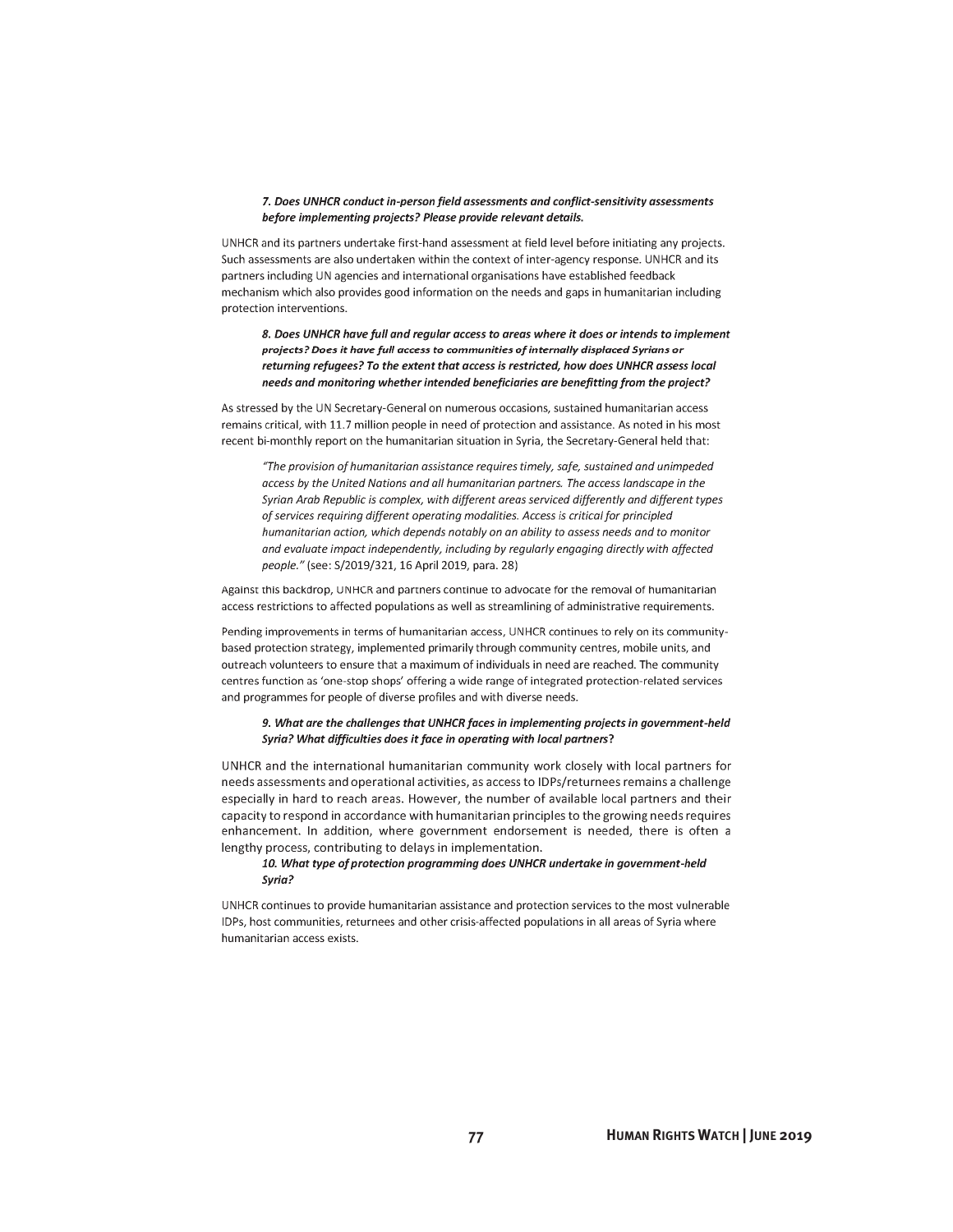In cooperation with international and national NGOs, UNHCR undertakes protection programmes aimed at reducing vulnerabilities and enhancing protection. The UNHCR Protection services provided included assessments, capacity building of UNHCR partners and outreach volunteers, targeted material assistance, socio-economic activities, recreational activities, psychosocial support (PSS), legal aid, SGBV referral and response, child protection activities, vocational training, communitybased initiatives as well as awareness raising sessions on various issues, ranging from residency procedures to prevention of SGBV.

UNHCR continues to contribute to the strategic objectives of the Humanitarian Response Plan (HRP) to provide life-saving assistance, mitigate protection risks and respond to protection needs, improve self-reliance, livelihoods and access to basic services, and prepare for the shift towards returns.

UNHCR continues to deliver on these objectives through five key components:

- 1) Provision of emergency life-saving assistance to IDPs, including emergency response to new displacements in North-East Syria (e.g. Al Hol camp), Idlib Governorate as well as through convoys of critical humanitarian assistance to persons in Rukban;
- 2) IDP protection and assistance to support over 6 million IDPs and equally vulnerable host communities:
- 3) Refugee protection and assistance to some 46,000 refugees and asylum seekers who continue to need support;
- 4) Winterization support, with the 2018-2019 winterization support reaching 241,870 households/1,163,494 individuals.
- 5) Preparing for returns and providing community based protection services and assistance support to returnees, mostly IDPs but also spontaneous refugee returnees, through community-based assistance.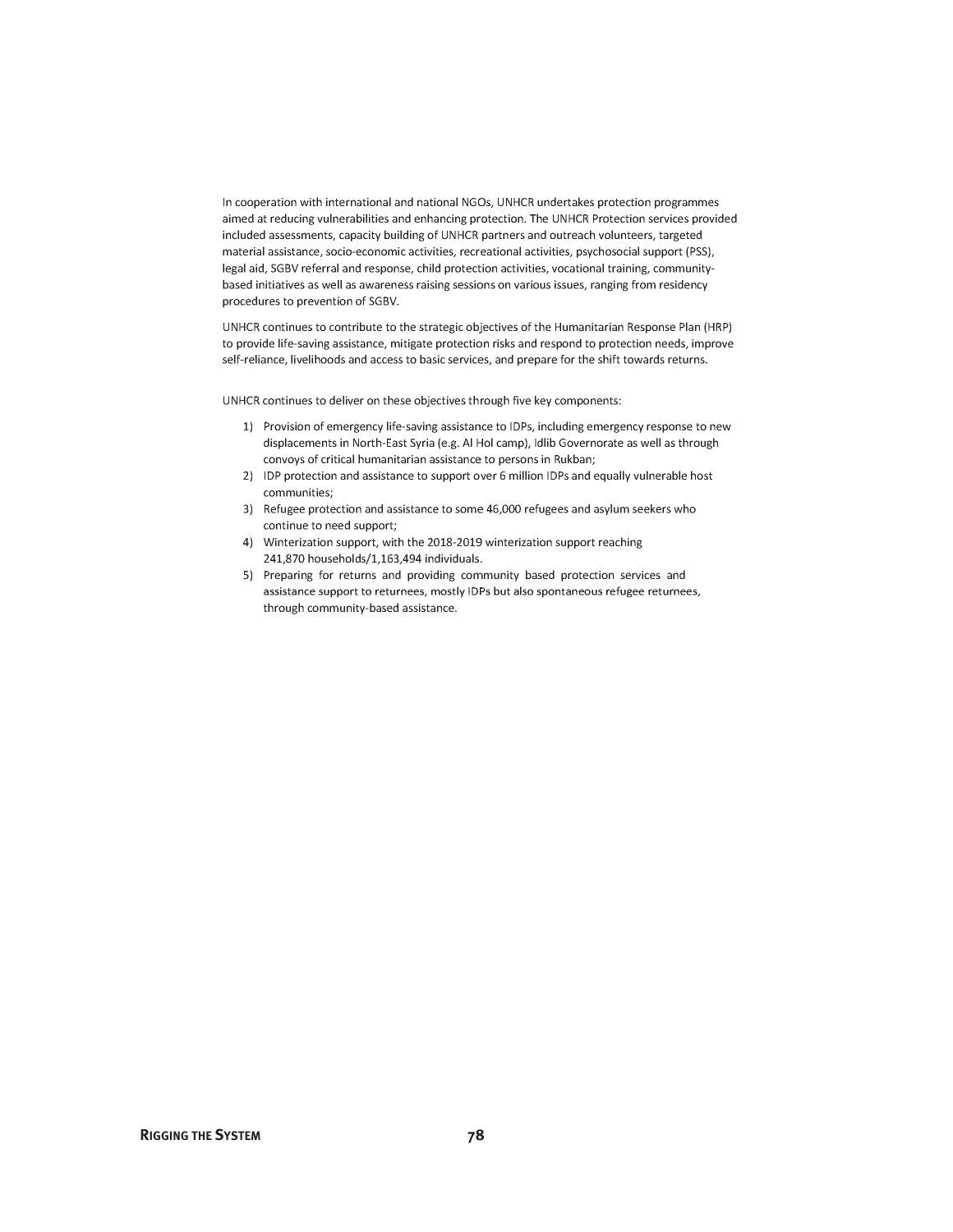#### HUMAN RIGHTS WATCH

SAGA bldg, 7<sup>-</sup> floor

Damascus Road,Saifi

Beirut, Lebanon

#### **MIDDLE EAST AND NORTH AFRICA DIVISION**

Sarah Leah Whitson, *Executive Director* 

Lama Fakih, *Deputy Director* 

Eric Goldstein, *Deputy Director* 

Ahmed Benchemsi, *Advocacy and Communications Director* 

#### **A DVISORY COMMITTEE**

Asli Bali, *Co-Chair* Kathleen Peratis, *Co-Chair*  Bruce Rabb, *Vice-Chair*  Gary G. Sick, *Vice-Chair* Fouad Abdelmoumni Gamal M. Abouali Yasser Akkaoui Hala Al-Dossari Salah Al Hejailan Ghanim Al-Najjar Lisa Anderson David Bernstein Robert L. Bernstein Hanaa Edwar Bahey El Din Hassan Hassan Elmasry Mansour Farhang Loubna Freih Georges Amr Hamzawy Asos Hardi Shawan Jabarin Marina Pinto Kaufman Youssef Khlat Marc Lynch Ahmed Mansoor Abdelaziz Nouaydi Nabeel Rajab

## **Appendix V: Letter to the Syrian Arab Red Crescent from Human Rights Watch**

HUMAN **RIGHTS WATCH** 

www.hrw.org

Eng. Khaled Hboubati President of the Syrian Arab Red Crescent Damascus, Syria

April 22, 2019

Dear Mr. Hboubati,

We write to request information in connection with research that Human Rights Watch has carried out with regards to the Syrian Arab Red Crescent's (SARC) engagement in humanitarian and protection activities in areas under the control of the government in the Syrian Arab Republic. This research is part of a broader report on the human rights implications of policies governing humanitarian aid, early recovery, and reconstruction in government-held Syria, which we plan to publish in mid-2019.

I am writing to seek your response to several questions, set out below. In the interests of thorough and objective reporting, we would appreciate it if you could provide us with a reply by May 22, 2019 so that we can reflect your views and comments in our forthcoming report.

Human Rights Watch is an independent, nongovernmental organization that monitors and reports on violations of international human rights and humanitarian law by state and non-state actors in more than 90 countries around the world.

Our research indicates that SARC is partnering with several international organizations and United Nations agencies to provide aid to governmentheld Syria. Our research also shows that the Syrian security services have interfered with SARC's ability to provide humanitarian aid,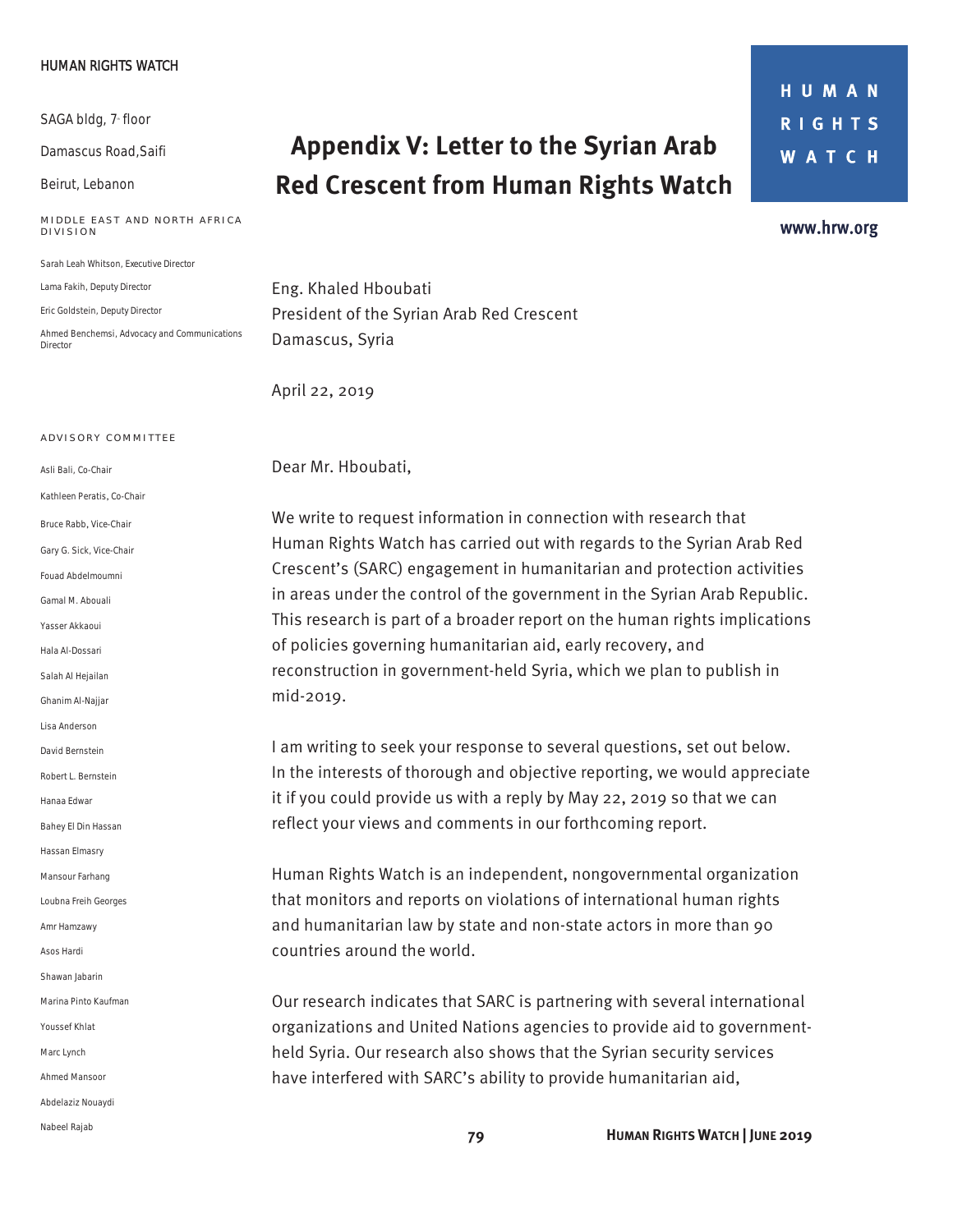confiscating supplies and preventing access to certain areas in Syria. We have learned that certain apparent employees of SARC have cooperated with security branches to steal and resell humanitarian supplies.

Following the above, we would appreciate receiving your responses to the following questions:

- What are the challenges that SARC faces in implementing projects in governmentheld Syria?
- What criteria does SARC use to determine which projects to undertake in government-held Syria?

• Can you kindly describe the protocols in place for SARC staff to engage with Syrian intelligence branches when conducting humanitarian operations? To what extent have intelligence branches interfered or undermined SARC's work? Please provide examples if possible. To the extent that interference has occurred, how has SARC responded to safeguard operations?

• Can you please clarify what steps SARC has taken to investigate and hold accountable employees who have stolen or misused humanitarian aid supplies? Could you provide us with the number of staff who have been disciplined and the corresponding punishments over the last year?

- Can you confirm whether SARC has regular and unfettered access to all areas in government-held Syria? To the extent that access is restricted, how does SARC assess local needs and monitoring whether intended beneficiaries are benefitting from the project?
- How many formal partnerships does SARC have with international organizations and UN agencies? What is SARC's role in these partnerships?
- How does SARC ensure that the technical and financial assistance it provides does not contribute to sectors or government agencies and or actors that have been sanctioned for or are known to be involved in human rights or international humanitarian law violations? Please provide relevant details.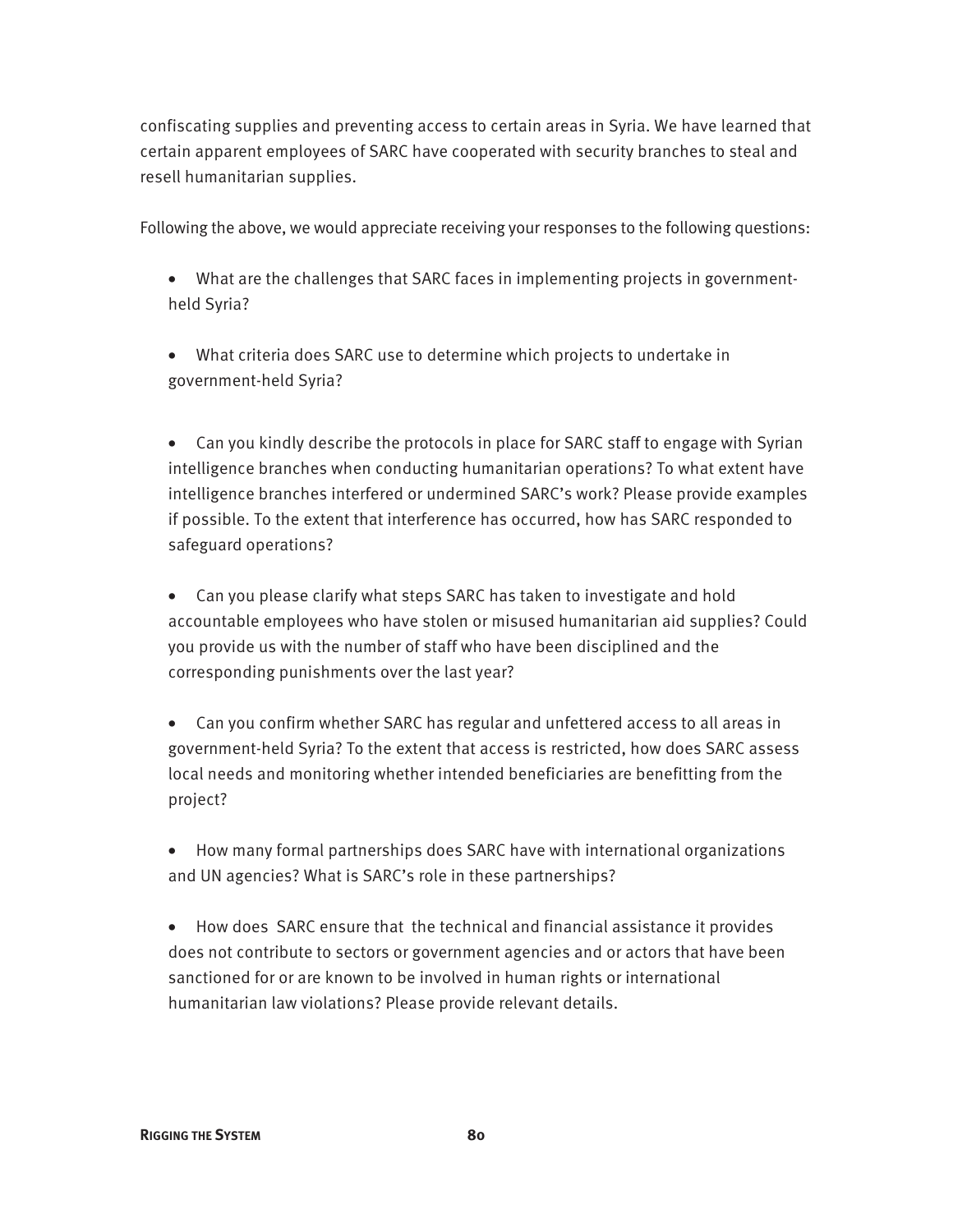In addition to responses to the above, we would welcome receiving any additional information you are able to provide regarding ensuring compliance with humanitarian and human rights principles in your operations in Syria. We would also welcome an opportunity to discuss these issues with you or other SARC representatives. If you would like to arrange such a discussion, please contact my colleague Sara Kayyali at

Thank you for your kind assistance in this matter.

Lama Fakih

Director, Beirut Office Deputy Director, Middle East and North Africa Division Human Rights Watch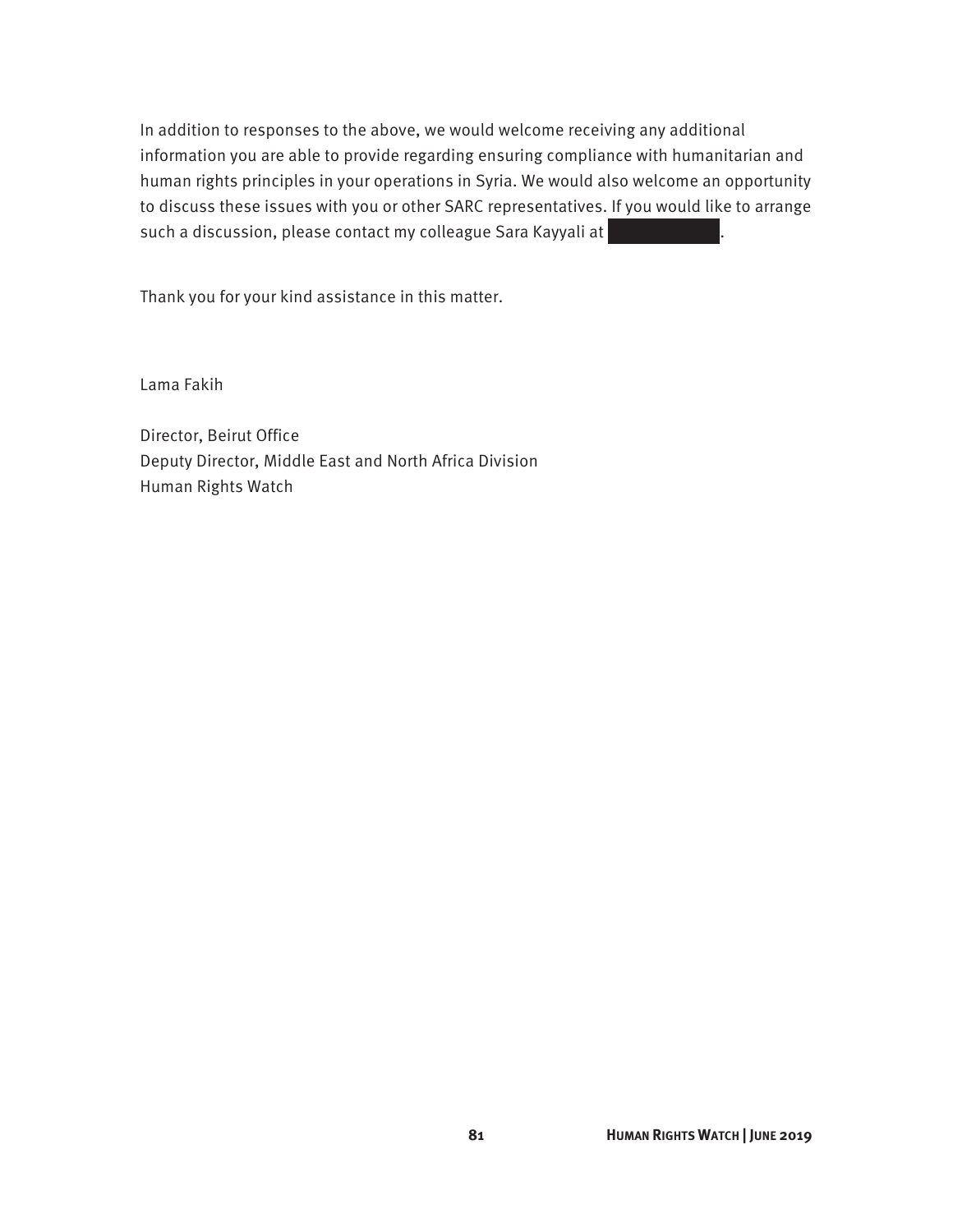## **Appendix VI: Letter to Human Rights Watch from the Syrian Arab Red Crescent**

May 13, 2019

Dear Mrs. Fakih,

With reference to the letter sent by HRW to SARC headquarters on  $22^{nd}$  of April informing about the research that HRW has carried out about SARC's humanitarian activities in government-controlled areas, please see below our comments. At the same time, we ask for further clarification from HRW in regard to some issues we noticed based on your letter.

The first remark is about HRW not engaging with us in the research process related to SARC from the beginning, which draws a question mark on the method and sources of information used and whether it's first-hand data/information to draw conclusions concerning SARC.

The second issue is in regard to the scope of the research related to SARC, which was limited to the government-controlled areas of your choice. This draws yet another question mark on the reasoning behind this limited representation, and why not to cover all Syria with the humanitarian response activities in both government-controlled areas and out of control areas since we have activities in both and ignoring those activities will present a partial unclear view on the humanitarian response in Syria.

In answering to your various points, please see below.

Since 2011, SARC scaled-up its operating capacity and humanitarian response at unprecedented speed and level to meet the growing humanitarian needs with the support from international humanitarian partners. SARC is the largest local first responder with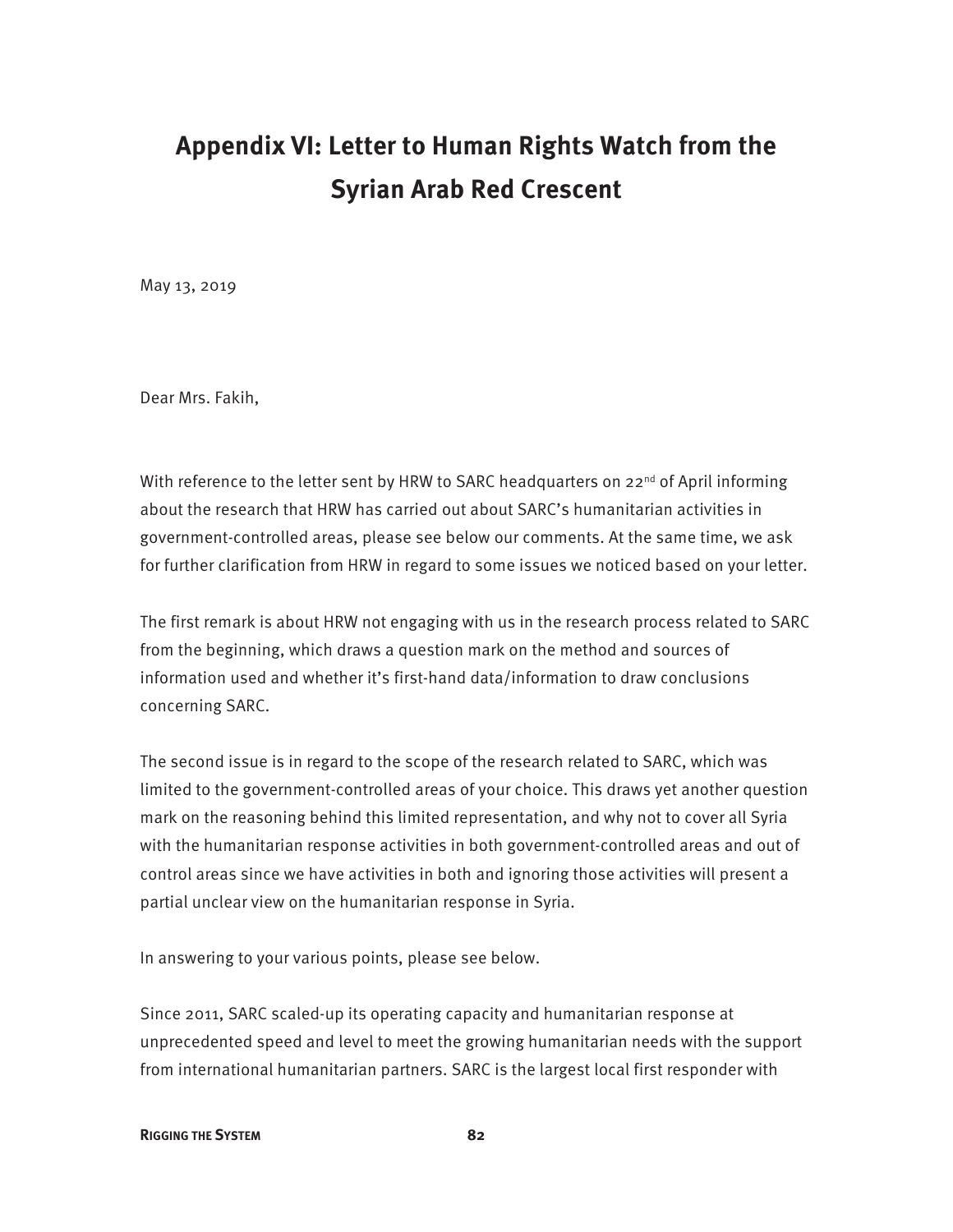more than 9, 000 volunteers and 2300 staff actively responding to the humanitarian suffering, doing their best to fulfil the needs of the most vulnerable all over Syria.

With the Fundamental Principles at its core, SARC worked in crosslines and being the lastmile in the delivery of emergency aid and other services in government and out of government control areas. Unfortunately, this did not come without a price. Throughout the conflict, SARC faced severe institutional challenges and risks, most important 65 SARC volunteers and staff died in the line of duty during the past 8 years of the Syrian conflict. SARC's facilities, clinics and hospitals were destroyed, ambulances hijacked and retendered useless and volunteers and staff were detained, kidnapped or disappeared in different parts in Syria.

Our humanitarian response faces many challenges: guaranteeing safe and unhindered access to the affected people, obtaining required approvals from the parties to the conflict, coordinating the efforts between multiple humanitarian agencies to reach the desired efficient response to the needs, reporting on the activities to the partners and the donors, mobilizing resources to fulfil the vast needs all over Syria, and external misconceptions about SARC and politicisation of humanitarian action.

Our response and projects in Syria are driven by humanitarian needs only, based on needs-assessment carried on by SARC volunteers in sub-branches and branches all over Syria involving the communities using the humanitarian needs-assessments agreed upon with our partners, International Red Cross and Red Crescent Movement, UN agencies and INGOs. Based on first hand data and information collected directly from the field. SARC designs the interventions coordinating and in agreement with the funding partners. Mechanisms of implementation are agreed upon; reporting, monitoring and evaluation are set to have a complete project cycle that satisfies the back donors and partners.

SARC staff and volunteers should not have any engagement with any party to the conflict in a way that jeopardizes or breaches our Fundamental Principles - especially neutrality, impartiality and independency, the Code of Conduct which is signed by all volunteers and staff of our organization because that has a direct impact on the safety and security of our volunteers and staff, and it hinders our ability to access and reach the affected people, which is our priority.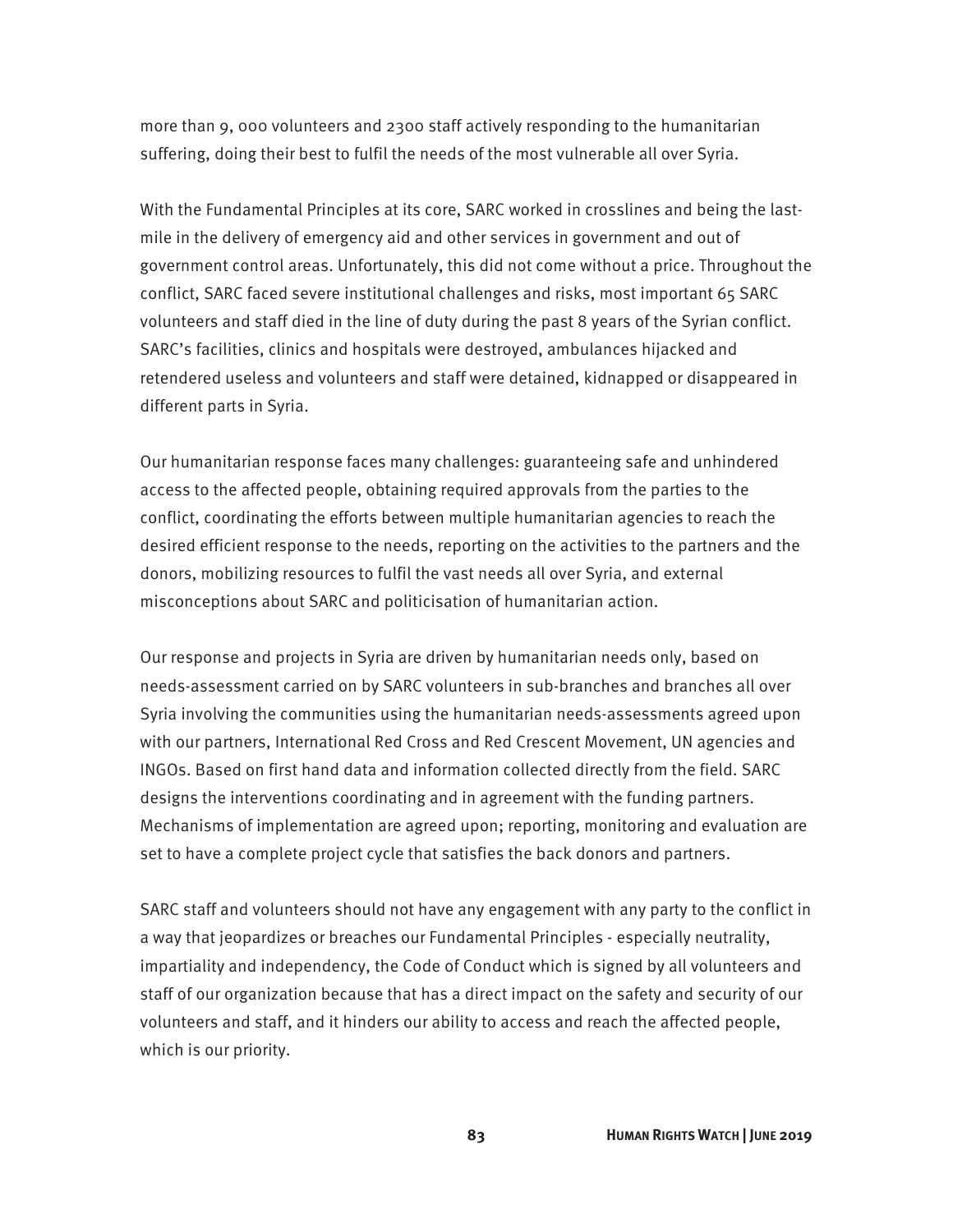Any suspicion of breach of the Fundamental Principles or the Code of Conduct is dealt with very seriously and an internal investigation is launched. Lack of compliance results in an immediate dismissal of the staff/volunteer. During the years of the crisis, SARC has dealt with few cases of breaches, where after undergoing investigations, staff members were fired, and volunteers were dismissed.

When the Fundamental Principles are in danger of being compromised by interference, SARC might suspend the activities until the necessary guarantees are granted, which was applied in the past. Should there be a suspicion of possible intrusion, the case is elevated to SARC headquarters and to the pertinent authorities at central and local levels as required. The possibility of suspending the activities is communicated, depending on the case, until the necessary guarantees are given.

We cannot stress enough that SARC continues to do its upmost to ensure that the services and relief reach only the targeted vulnerable population, and we continue our efforts to ensure strict adherence to the principles that govern our humanitarian aid and action.

With the hostile activities scaling down in some areas, SARC has increased sustained access to these areas, whether it is in government controlled or out of control areas. Through its network of branches and sub-branches, SARC has been conducting detailed needs assessment in cooperation with UN agencies such as WFP, UNHCR and others to retarget beneficiaries and update current projects and activities based on the evolving situation in these areas.

SARC has MOUs with 13 INGOs working from Damascus, and works in partnership with almost all UN agencies and the International Red Cross and Red Crescent Movement partners (ICRC, IFRC and Red Cross National Societies who have delegates working integrated with SARC headquarters such as Canadian, Finish, German, Danish, Norwegian, Swiss and British National Societies. The cooperation modality is different with each partner based on the MOU or project agreement. For example, the MOU with INGOs is only for coordination and cooperation, the agreement with the UN agencies covers implementation, distribution and reporting which leaves the monitoring to be done by the partners or by third party monitors contracted by the partners and facilitated by SARC.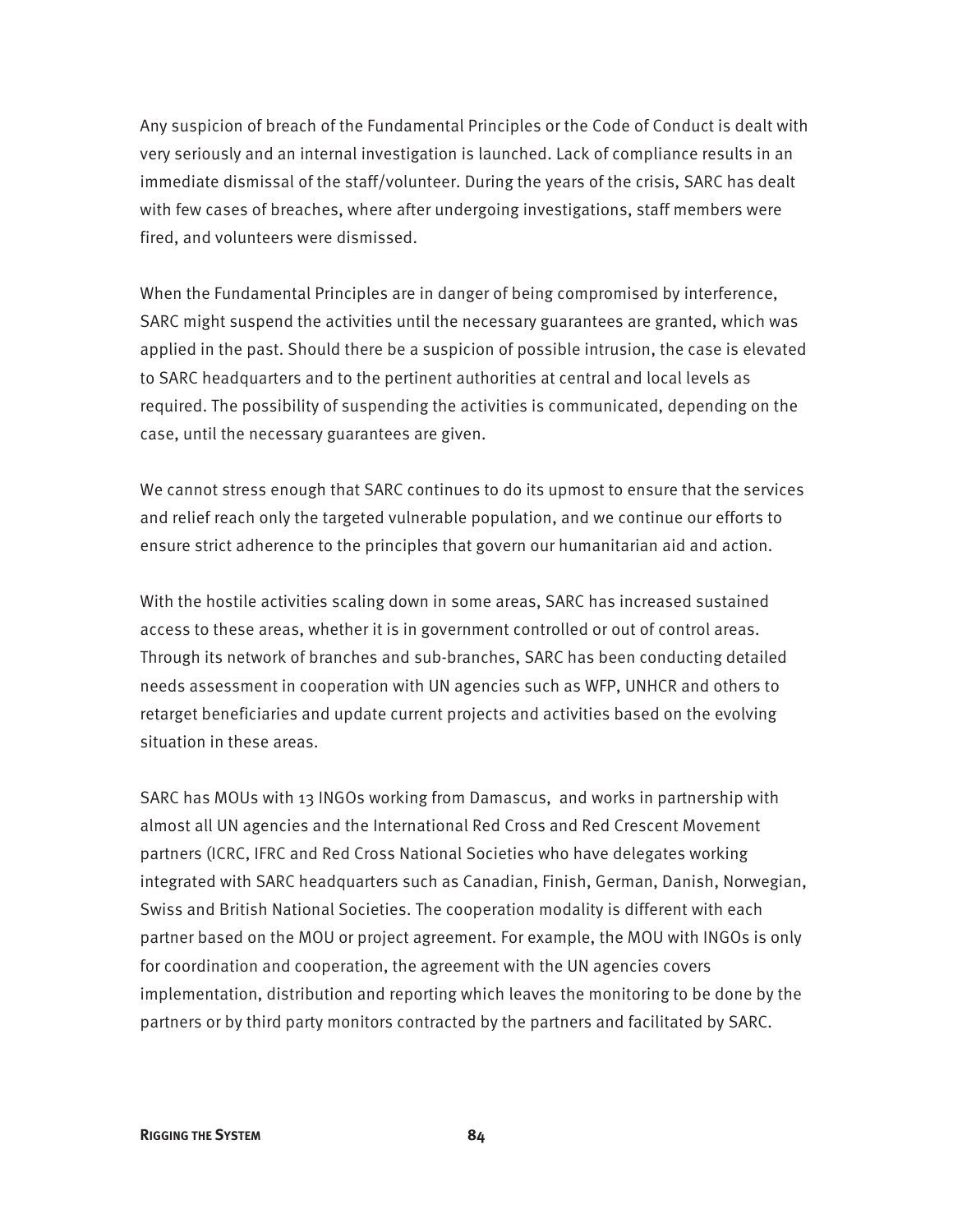SARC enjoys direct access to beneficiaries, our volunteers are the last mile for service provisioning. SARC does not contract any third party for service delivery nor delivers aid through a third party, ensuring as such that the intended aid or service does in fact reach the people in need directly guaranteeing to the degree possible no aid diversion occurs and no party to the conflict has influence or gain from SARC humanitarian action in line with the Fundamental Principles. The beneficiary selection is conducted by SARC staff and volunteers based on agreed upon vulnerability criteria between SARC and the partners then beneficiaries are registered to receive relief items.

We look forward to seeing a balanced and just coverage of SARC humanitarian activities during this crisis in your report to help shed more light on the suffering of the people in need all around Syria so more support can be mobilized and provided.

Regards

Eng. Khaled Hboubati President, Syrian Arab Red Crescent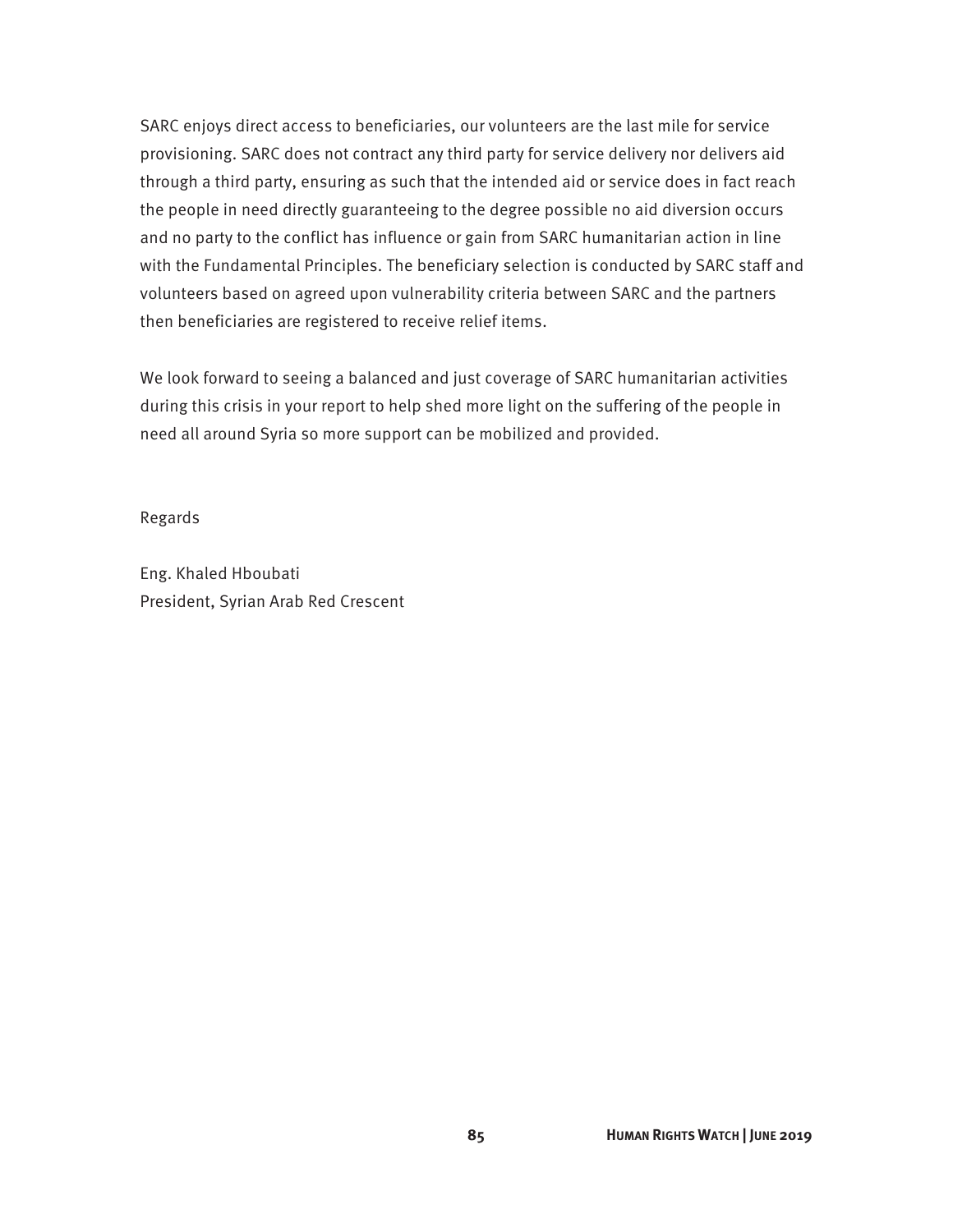#### **HUMAN RIGHTS WATCH**

350 Fifth Avenue, 34<sup>th</sup> Floor

New York, NY 10118-3299

 $Tel: 212-290-4700$ **MIDDLE EAST AND NORTH AFRICA DIVISION** 

Sarah Leah Whitson, Executive Director

Lama Fakih. Deputy Director

Eric Goldstein, Deputy Director

 $A$ hmed Benchemsi, Advocacy and Communications *Director* 

### **Appendix VII: Letter to the United Nations Habitat from Human Rights Watch**

HUMAN **RIGHTS WATCH** 

www.hrw.org

May 21, 2019

Chamith Fernando Syria Country Director United Nations Habitat (UN-HABITAT)

#### **A DVISORY COMMITTEE**

Asli Bali, Co-Chair

Kathleen Peratis, *Co-Chair* 

Bruce Rabb, *Vice-Chair* Gary G. Sick. Vice-Chair Fouad Abdelmoumni Gamal M. Abouali Yasser Akkanui Hala Al-Dossari Salah Al Heiailan Ghanim Al-Najjar Lisa Anderson David Bernstein Robert L. Bernstein Hanaa Edwar Bahey El Din Hassan Hassan Elmasry Mansour Farhang Loubna Freih Georges Amr Hamzawy Asos Hardi Shawan Jabarin Marina Pinto Kaufman Youssef Khlat Marc Lynch Ahmed Mansoor Abdelaziz Nouaydi Nabeel Rajab Vicki Riskin

Dear Mr. Fernando,

We write to request information in connection with research that Human Rights Watch has carried out with regards to the United Nations Habitat (UN-HABITAT) engagement in humanitarian and development activities in areas under the control of the government in the Syrian Arab Republic. This research is part of a broader report on the human rights implications of policies governing humanitarian aid, early recovery, and reconstruction in government-held Syria, which we plan to publish in June 2019.

In the interests of thorough and objective reporting, we would appreciate it if you could provide us with a reply by June 5, 2019 so that we can reflect your views and comments in our forthcoming report.

Human Rights Watch is an independent nongovernmental organization that monitors and reports on human rights in ninety countries around the world.

Our research also indicates that UN-HABITAT has issued tenders for the development of a cadastral building in al-Qussayr through the UN

**RIGGING THE SYSTEM 86**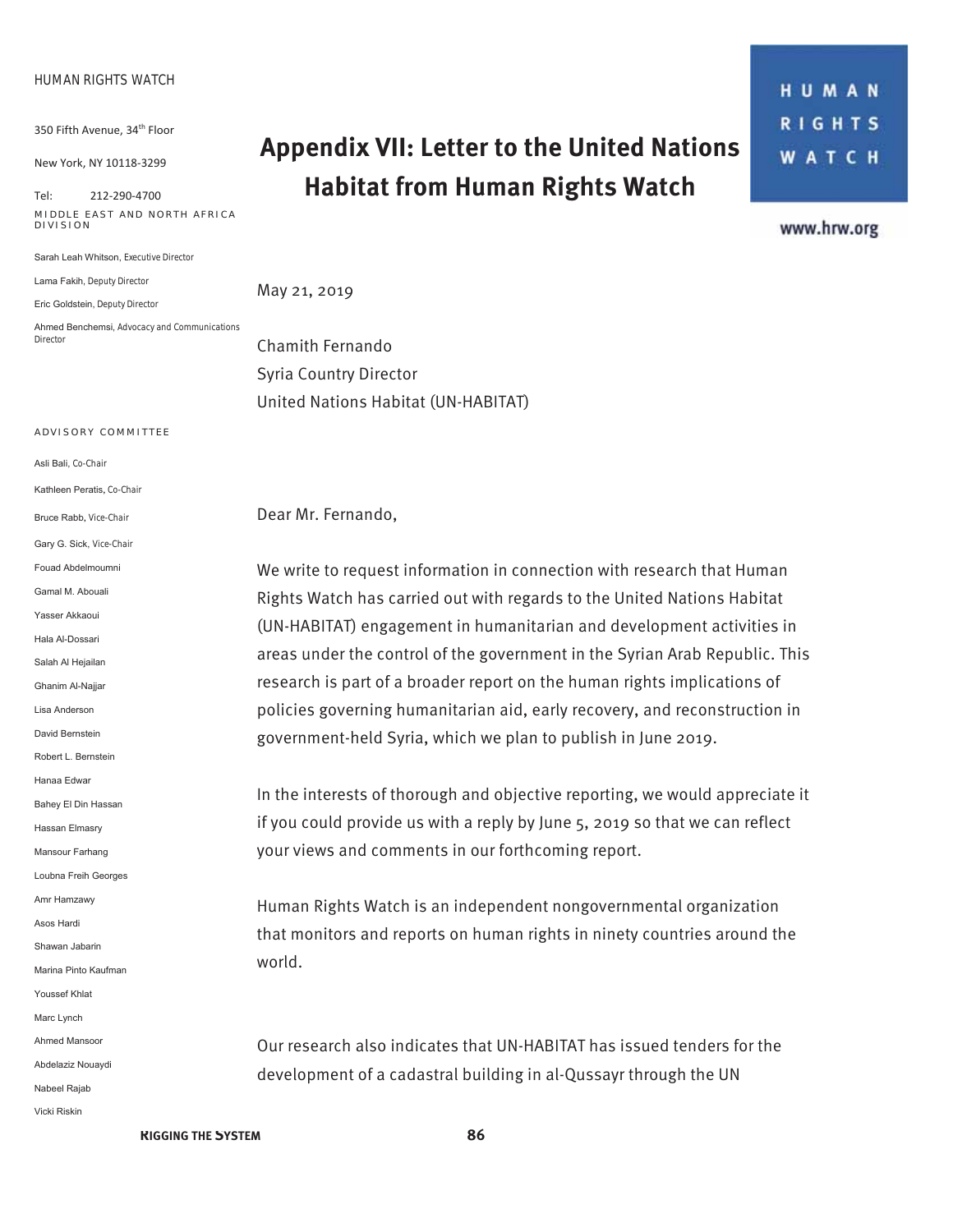Development Programme (UNDP). Al-Qussayr was home to around 30,000 people before the conflict, and was retaken by the Syrian government in 2013. Since then, reportedly hundreds of displaced persons from al-Qussayr have attempted to return, but the government has blocked them from returning, effectively stripping them of their property rights. Residents whom Human Rights Watch spoke to said the government did not provide a clear reason why the area was off-limits.

In October 2017, in recognition of the difficult operating environment that Syria poses, the UN Department of Political Affairs and UNDP led in the development of parameters and principles that should apply for all UN actors operating in Syria. Among the principles, UN actors operating in Syria are required to work directly with communities and households regardless of zones of influence; carefully consider the human rights and protection implications, especially as to where and how assistance is provided; and must not assist parties who have allegedly committed war crimes or crimes against humanity. The principles state that UN assistance shall be determined consciously and explicitly without prejudice to the goals of accountability for serious human rights violations.

Based on those considerations, we would appreciate receiving your responses to the following questions:

- 1. Can you kindly confirm whether UN-HABITAT is issuing tenders for the cadastral building in al-Qussayr?
- 2. Did UN-HABITAT do any due diligence to ascertain whether human rights violations were committed with regards to the areas where it intends to implement projects? If so, can you please provide that assessment or provide details about it?
- 3. Does UN-HABITAT conduct due diligence to determine the legal status of land it develops projects on? If so, what steps are undertaken?
- 4. Does UN-HABITAT undertake due diligence to ascertain whether property it might use has been expropriated? If so, can you provide details of that analysis?
- 5. In the case of expropriations, does UN-HABITAT establish contact with affected communities and dispossessed residents to ascertain whether they have been adequately compensated and provided with alternative housing?
- 6. What criteria does UN-HABITAT use to determine which projects to undertake in government-held Syria and where?